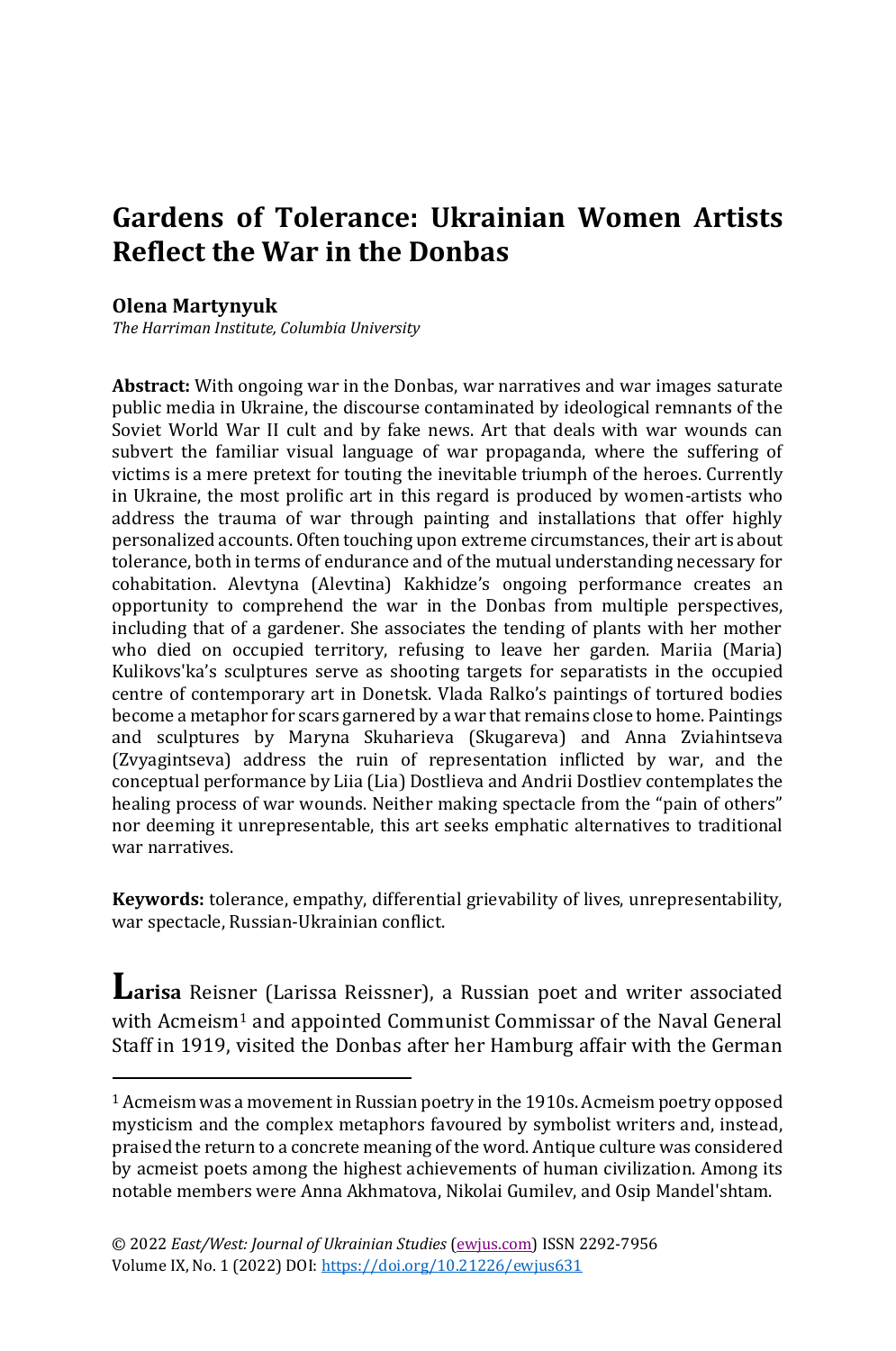revolutionary Karel Radek. The fusion of her revolutionary fervour and her impressions of the mining region in eastern Ukraine resulted in the book *Ugol', zhelezo i zhivye liudi* (*Coal, Iron and the Living People,* 1925). In her book, Reisner intended to expose the beneficial impact of the Bolshevik Revolution on the coal industry and the people supporting it, but instead painted a revealing and depressing panorama of the miners' abysmal working and living conditions. Her descriptions of the local landscape, a dreary and bleak wasteland dotted with artificial mountains made of shale stone, are timeless and iconic: "On its fields, flat as a table covered with a dusty tablecloth of mugwort, regular pointed cones rise equally distanced from each other, geometrically correct lonely mountains" (Reisner 361).<sup>2</sup> These black pyramids are the Donbas's notable spoil tips, a recognizable symbol of the region as relevant today as one hundred years ago. Reisner's account of the state of the coal industry in 1925 was captured in Ukrainian photographer Oleksandr Chekmen'ov (Alexander Chekmenev)'s series *Donbas* (1994–2015). In his series, the gloomy terricones—another name for the artificial mountains of coal-production rubbish—alternate with portraits of stern miners, their skin permanently marked with coal dust, working in narrow and dark mine shafts or simply residing in appalling everyday living conditions.<sup>3</sup> For many years this bleak vision prevailed as the image of the Donbas, challenged only by Soviet bureaucrat Volodymyr Dehtiar'ov (1920–93), secretary of the Donetsk Communist Party during the 1960s and 1970s. After a visit to the Gardens of Versailles in France, Dehtiar'ov was inspired to transform the city under his jurisdiction into "a city of a million roses." This highly popular Soviet cliché was transmitted via postcards and other media, featuring the flowers that were planted all over the Donbas capital to implement his dream—a phantasmagorically jarring contradiction between the invented symbol and the harsh realities of life in

The war in the Donbas instigated by Russian-backed separatists in 2014 brought yet another grim note to the already bleak portrait of the region. The entirety of Donbas history appears as the embodiment of intergenerational trauma; it comprised forced industrialization with the help of displaced peasants in the nineteenth century, $4$  dekulakization (arrests, deportations, or executions of prosperous peasants and their families), the Holodomor (a man-made famine, 1932–33), the Stalinist purges of the early Soviet years, and yet another wave of population transfer in the aftermath of the great

the region.

<sup>2</sup> All translations are my own.

<sup>3</sup> According to Crowley and Ost, in 1997, a Ukrainian miner's wages were three times lower than in 1990, which at that time were only 3–5 percent of the global average.

<sup>4</sup> More on mining in the Donbas in the late nineteenth century can be found in the memoirs of the mining engineer Fenin; see Fenin.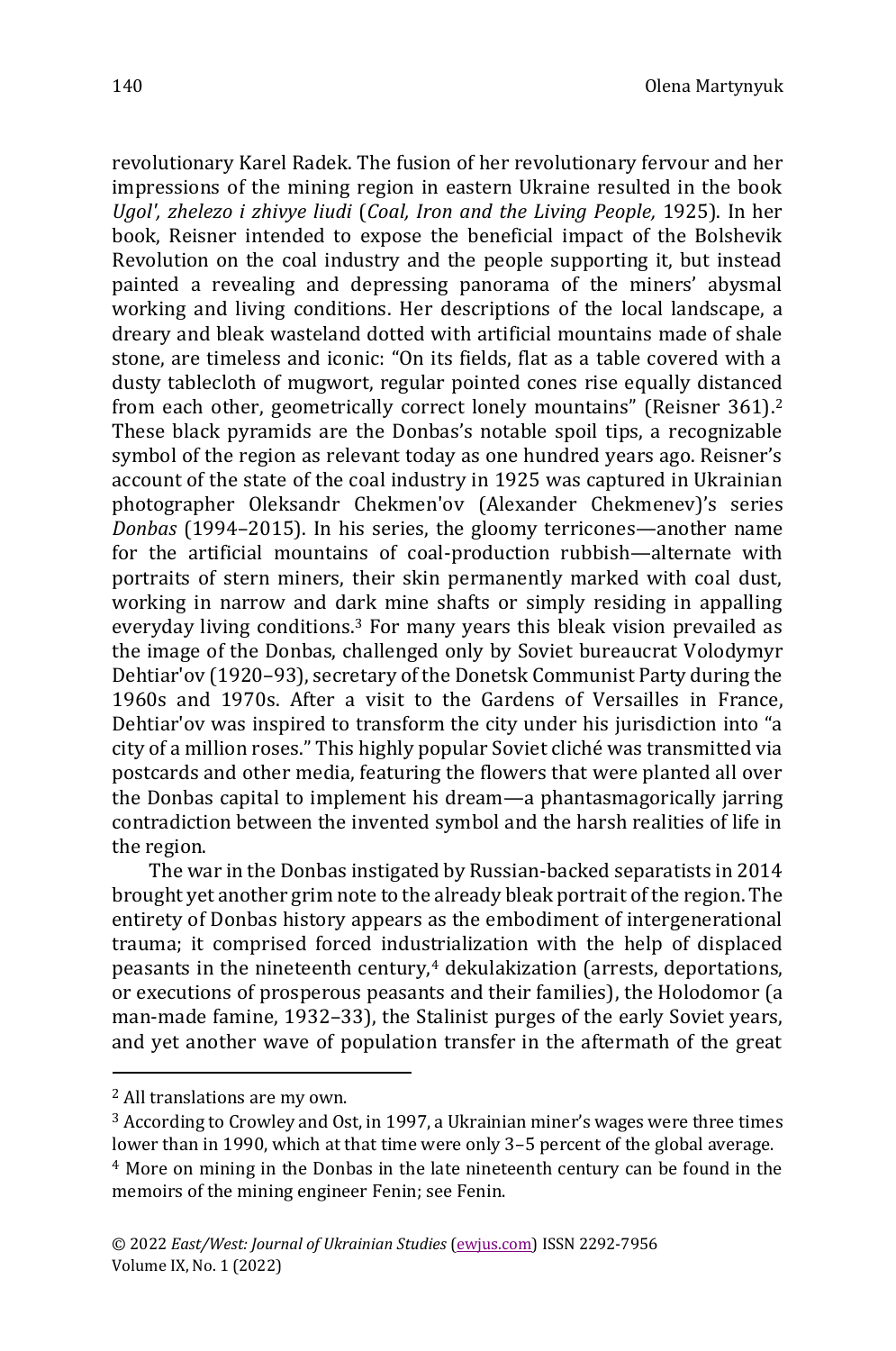famine and the devastation of World War II (1939–45).<sup>5</sup> This traumatic history was manifested in the region's multi-ethnic profile, especially in larger cities; its collective identity was embedded in individual occupations rather than national or ethnic roots. Utilizing a moment of political instability after the Euromaidan (Revolution of Dignity) in 2013–14, unidentified militia made attempts to seize public administration buildings in numerous southern and eastern Ukrainian cities in the spring of 2014. In Donetsk and Luhansk these attempts were successful and led to the unfolding of full military action involving both the regular Ukrainian army and Russian troops and armaments.<sup>6</sup> The ongoing military conflict has led to multiple deaths and injuries among the military and civilians. More than thirteen thousand deaths (including the 298 passengers on Malaysian Airlines flight MH17),<sup>7</sup> a colossal number of displaced and internal refugees, prisoner camps, and multiple incidents of torture, abduction, and public physical punishments have been witnessed in the Donbas.

Simultaneously, a media war was waged with propaganda and fake news. The most notorious fable was broadcast by Russian state channel Rossiya 1 about a boy who was allegedly crucified by Ukrainian troops on Lenin square in the Donetsk regional city of Sloviansk (Khaldarova and Pantii). Such atrocious lies intensified the atmosphere of panic and fear activated by the war, adding to the region's dark public image.

Many Ukrainian artists felt compelled to openly fight Russian propaganda by contributing art works to the growing activist and volunteer movement in Ukraine. Their art became widely known through several international exhibitions that focused on artistic responses to both the Euromaidan revolution and the Donbas war; some examples were: *I am the Drop in the Ocean* (2014, Kuenstlerhaus, Vienna, curated by Alisa Lozhkina and Konstantin Akinsha), *Permanent Revolution: Ukrainian Art Today* (2018, Ludwig Museum, Budapest, curated by Alisa Lozhkina and Konstantin Akinsha), *At the Front Line: Ukrainian Art 2013–2019* (2019, Mexico, Canada, 2020, curated by Svitlana Biedarieva and Hanna Deikun).<sup>8</sup> Among the

<sup>5</sup> One third of the Ukrainians repressed during the Stalinist purges were from the Donbas; see: Kuromiia.

<sup>6</sup> More on why the Donbas in particular was vulnerable to military conflict can be found in Yekelchyk (123–33).

<sup>7</sup> A UN count reported on Radio Svoboda estimated that from 14 April 2014 to 31 July 2020, 13,100–13,300 individuals were killed, and 29,500–33,500 individuals were injured among military and civilian populations (Ermochenko).

<sup>8</sup> For a detailed discussion of Euromaidan art, see Kozak; a catalogue to *Permanent Revolution* includes examples of art reacting to the Revolution of Dignity and to the Donbas war. Also, for a discussion of art responding to the war in the Donbas, see the chapter titled "Post-Trauma" in *Permanent Revolution* (Lozhkina 500–09).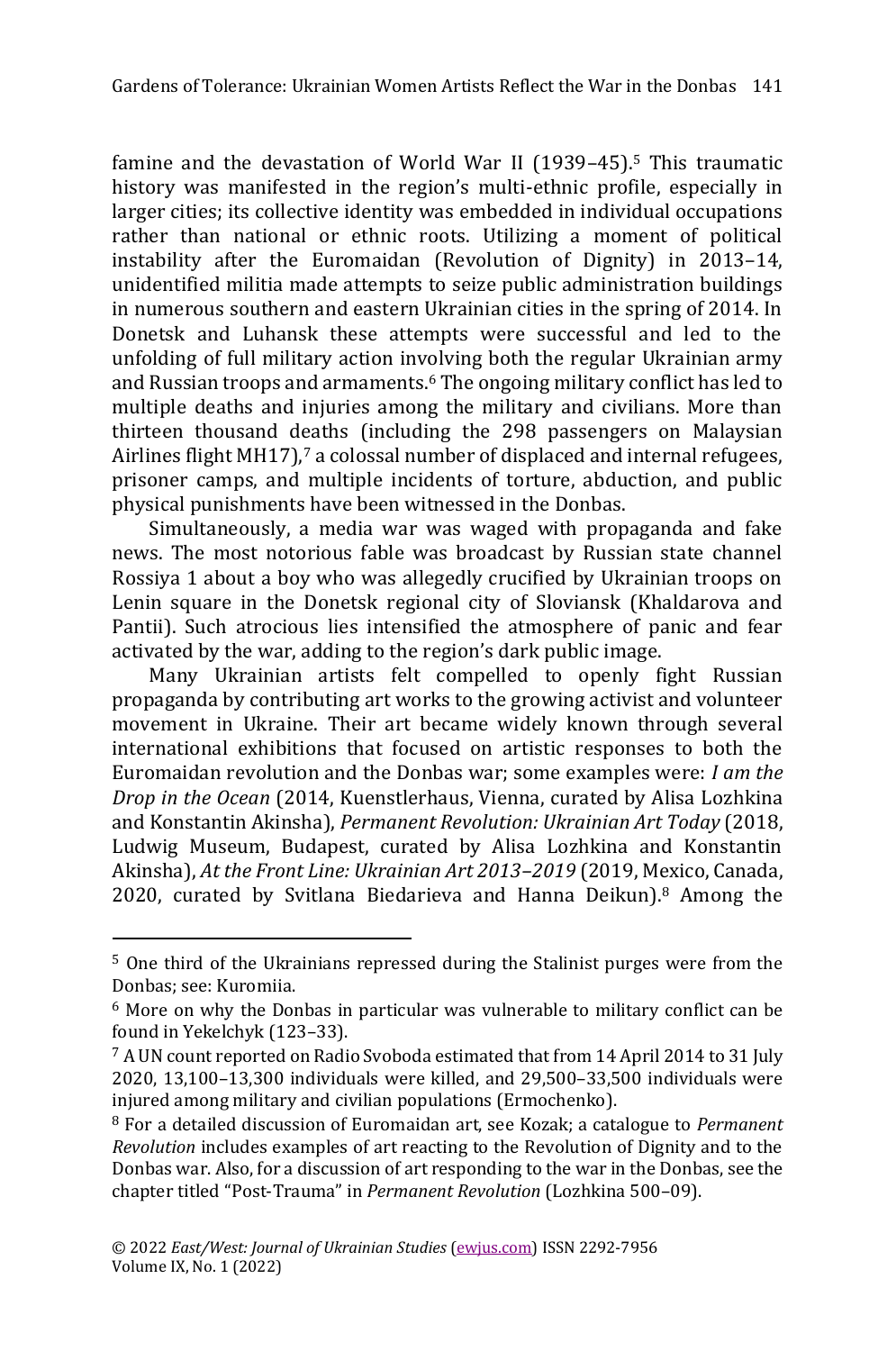earliest partisan art responses was the interventionist work of Serhii Zakharov of the Murzilka Art Group, whose audacious street art in his native Donetsk in 2014 mocked separatist militias before the artist was caught, imprisoned, and tortured.<sup>9</sup>

The Ukrainian Pavilion at the 56th Venice Biennale—"All the World's Futures" (2015) featured several artworks that became iconic representations of the Donbas war in the public perception, such as the Open Group's performance *Synonim do slova "chekaty"* (*The Synonym for the Word "To Wait"*)*.* <sup>10</sup> This installation included live video transmissions from the households of Ukrainian soldiers then engaged in military actions in the Donbas, with performers constantly observing the videos. The group members who embodied the process of waiting exchanged places only when the soldier returned home. In the same pavilion Mykola Ridnyi presented his series *Slipa pliama* (*Blind Spot*)*,* comprised of images from media reporting on the Donbas war. The images were covered with large ink blots to comment on the propaganda-mediated distortion of the war narrative.<sup>11</sup> Nikita Kadan's *Trudnoshchi profanatsii* (*Difficulties of Profanation*), showcased in greenhouses at the Biennale, contrasted the war debris collected by the artist with growing live bean plants to reflect on the temporal dimension of memory. Kadan made multiple effective artistic commentaries on the Donbas war, including his *Zakhyst roslyn* (*Protection of Plants,* 2014), *Ukryttia* (*The Shelter*, 2015), and *Oderzhymyi mozhe svidchyty v sudi* (*The Possessed Can Witness in Court*)*,* shown at the National Museum of the History of Ukraine and at the School of Kyiv Biennale of 2015. In the latter installation the artist arranged on archival shelves selected pieces from the Museum of History's collection that referenced the Donbas region and Crimea, interspersed with artillery shells, collected in the war zone, and private household objects, such as house plants. Thus, Kadan envisioned the potential of personal historical narration, uncontaminated by ideology, to chronicle the brutality of war. The powerful artwork was exhibited in the Busan Biennale and at M HKA in Antwerp in 2018.<sup>12</sup>

This article is not dedicated to guerilla art, to art that works with the indexical traces of war, or to art preoccupied with the politics of memory and the distortion of reality by propaganda. Many compelling artworks in this vein have been created in Ukraine since the beginning of military operations;

<sup>&</sup>lt;sup>9</sup> Zakharov was released from the Donetsk prison and told his story in the graphic novel *Dira* (*The Hole*).

<sup>10</sup> For a discussion of the installation by the Open Group, and also of some artworks by Nikita Kadan and Mykola Ridnyi on the topic of the Donbas war, see Iakovlenko, "Ne(vidimaia)."

<sup>&</sup>lt;sup>11</sup> Currently this artwork by Ridnyi is in the collection of the Ludwig Art Museum.

<sup>&</sup>lt;sup>12</sup> Currently this artwork by Kadan is in the museum's permanent collection.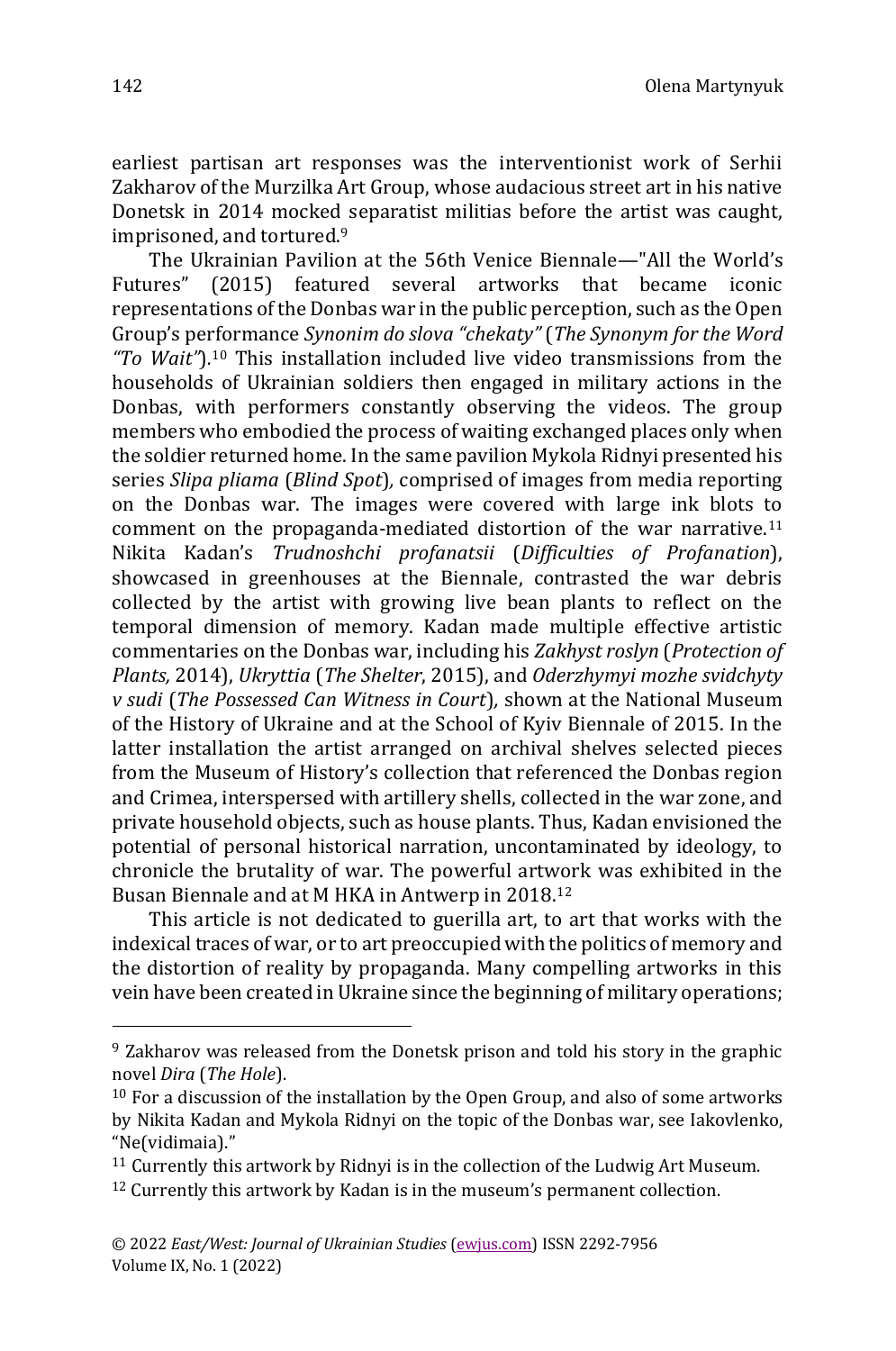they relentlessly uncover the framing of war in what Judith Butler describes as "representational regimes through which it operates and which rationalize its own operation" (29). Inseparable from its frames, the material reality of war is approximated by such art, which is concerned with the truth and the representational strategies that influence the public's understanding of the war.

Most of the Donbas artistic narrative is dominated by male stories and mythologies: from miners known for their sacrificial labour and strikes that influenced political decisions in the entire USSR, to the current war heroes and soldiers of the ongoing conflict, little space in the region's story remains for women. Art by Ukrainian women artists that reacts to the 2014 revolution and the war in Donbas—and to the changes in Ukrainian women's social roles precipitated by these conflicts—has received less critical and institutional attention. Not allowing themselves to appear only as a helpless and voiceless background for heroic deeds (a discourse inherited from Soviet war propaganda), women artists register the literal and discursive violence that the war inflicts on women in their highly personal, sometimes biographical but incessantly empathic, accounts. Their art is concerned foremost with the ethics of representation, such as, in Butler's words, the "differential grievability of lives." Apart from examining the hierarchies of importance endowed on people from different sides of the conflict by media and public opinion, this art addresses the representational havoc induced by the war, dealing with numbness, incomprehensibility, and caesura in creativity, as well as the failure and inefficiency of realistic visuality. Performances by Alevtyna (Alevtina) Kakhidze and Liia (Lia) Dostlieva, sculptures by Mariia (Maria) Kulikovs'ka and Anna Zviahintseva (Zvyagintseva), and paintings by Vlada Ralko and Maryna Skuharieva (Skugareva) do not depict the atrocities of war or testify to the sufferings of war victims in an unmediated way. In fact, none of these artworks engage their subject so obviously that it could be immediately recognized as a representation of war.

Methodologically speaking, this exploration of war's complicated visuality was launched by French philosopher Jacques Rancière's questioning of unrepresentability in art. When it comes to catastrophic and violent events, there is a debate regarding what is permitted to be depicted. This debate touches on the two overarching issues of this article: the ethics and failure of representation. I argue that the omission by the artists in the present article of a direct visual register in artistic responses to the traumatic and disastrous Russian-Ukrainian war in the Donbas does not constitute the "ethical turn" opposed by Rancière, in which the impossibility of depicting a catastrophe is transformed into a prohibition that suggests a dangerous lack of critical social dissensus. Rather, Ukrainian women artists perform the opposite of silencing representation, expanding the visual field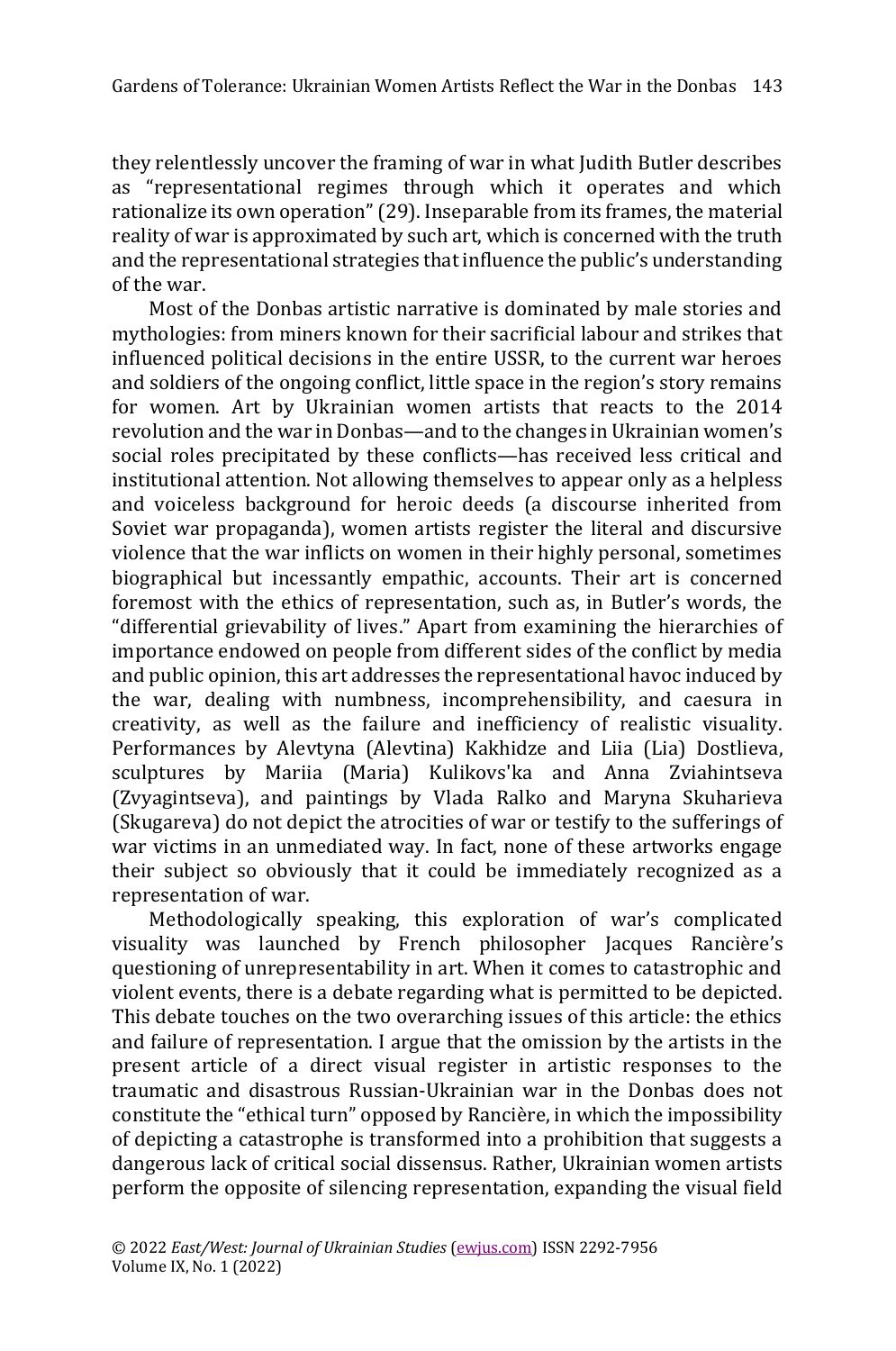by expressing compassion together with documenting the regimes of visuality engendered by the war.

Susan Sontag, Virginia Woolf, and Judith Butler participated in a nearly century-long conversation regarding a potential antidote to "the perennial seductiveness of war" (Sontag 122). A specific issue that interests the Ukrainian women artists is the way Soviet discourse on World War II slips into public discussion of the Donbas war. Thus, these artists not only address the universal failure of language to describe war, they also dissect the language contaminated with worn-out Soviet ideology that perceives a defenceless motherland protected by male warriors, exposing the old clichés and symbols intertwining with the new stories and meanings.

Surprisingly, the theme of flowers and gardens appeared in a series of first-hand interviews I conducted in the summer of 2019 with Ukrainian women artists addressing the war in the Donbas. The garden as a theme and operational metaphor in describing the war's horrendous impact on society appeared often as we discussed the war's corrosion of reality, decay of meanings and symbols, and destabilization of representation as such. These interviews (and some later instalments) provided the basis of this article. Here, I address the representational collapse induced by the war in the Donbas and explore a specific female artistic perspective of war.

PERSONAL PERSPECTIVE 1: UNSEEN WOUNDS INFLICTED BY WAR

Incidentally, one of the most iconic artworks of the Donbas war, *Homo Bulla,* was created by Maria Kulikovs'ka (b. 1988) two years prior to the military conflict. The sculptural triptych by the Crimean-born Ukrainian artist was a continuation of the exhibition "Hender v IZOLYATSIYI: Pravo na samokonstruiuvannia v umovakh patriarkhatu" ("Gender in IZOLYATSIA: Right for Self-Construction in Patriarchal Conditions"), curated by Olena Chervonyk (Chervonik) for the art foundation Izolyatsia in Donetsk in 2012. The Izolyatsia foundation was created in 2010 by philanthropist Liubov Mykhailova on the site of a defunct Soviet factory that produced insulation materials. In 2014, the Izolyatsia was seized by mercenaries of the selfproclaimed "Donetsk's People Republic."<sup>13</sup> Kulikovs'ka's sculptures *Armiia kloniv* (*Army of Clones,* 2010) from the "Gender in IZOLYATSIA" exhibition and *Homo Bulla—*both molds of the artist's naked body*—*were destroyed by the military, who used them as targets for shooting practice after taking over the premises of the foundation.

<sup>&</sup>lt;sup>13</sup> The foundation has moved to Kyiv but was unable to retrieve either equipment or the remaining artworks on its premises. For the chronicle of the seizure and exile, see "Izolyatsia in Exile."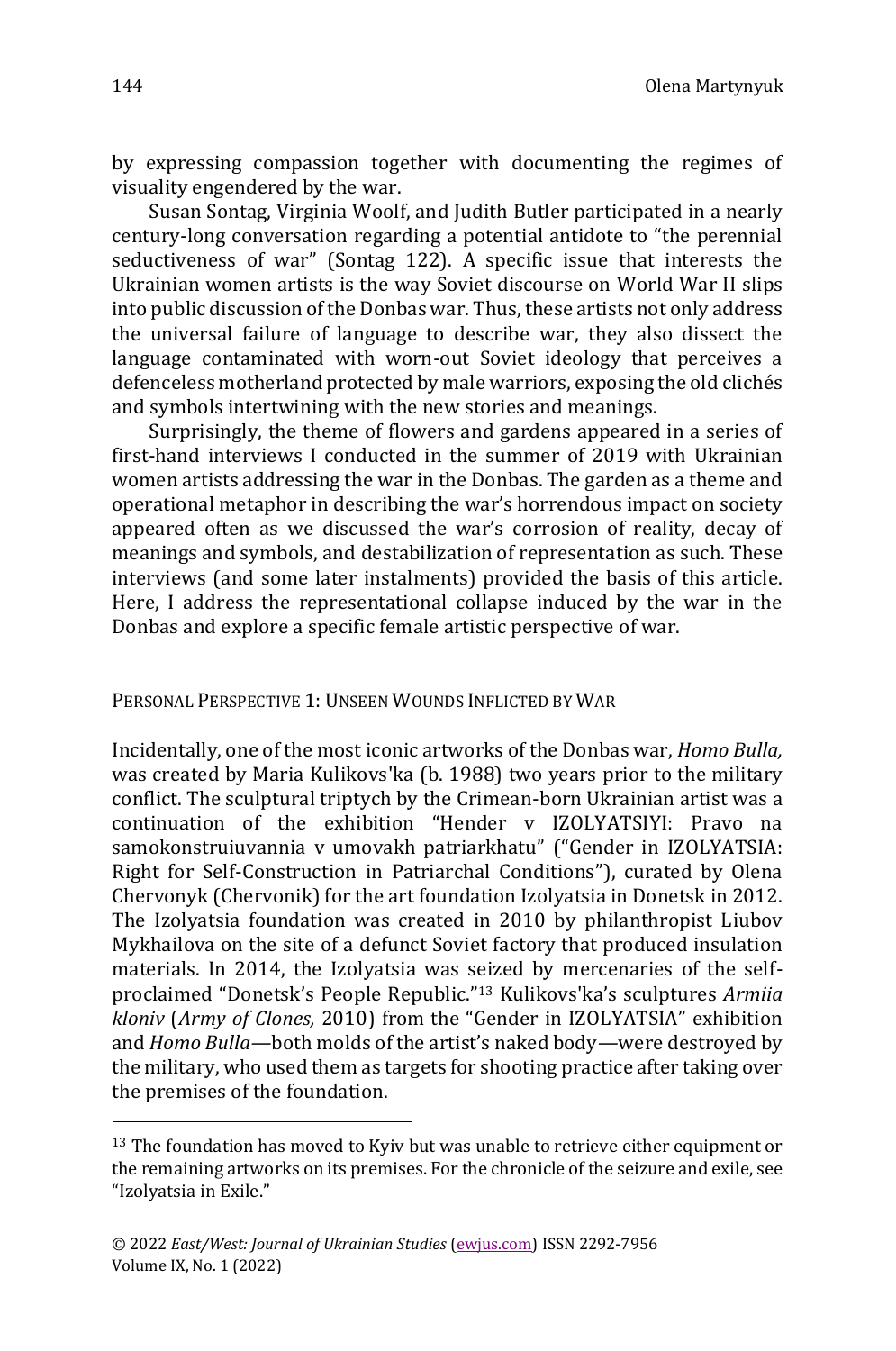**Figure 1. Maria Kulikovs'ka,** *Homo Bulla—Human As a Soap Bubble***, Donetsk, Ukraine, from the collection of the Izolyatsia Foundation, 2012–14, courtesy of the artist.**



The exhibition "Gender in IZOLYATSIA" had been dedicated to the layered gender conditioning that exists in Ukraine, where traditionalist patriarchy is merged with the Soviet utopian myth of gender equality.<sup>14</sup> Kulikovs'ka participated by showing her breakthrough sculptural and performative project *Army of Clones.* In 2010, when the project was conceived and implemented, she was still a student of architecture who was spending a lot of time thinking about how spatial configuration influences the structures of thought, including thought about gender norms. Growing up in Crimea, Kulikovs'ka was surrounded by the ruins of the ancient Greek settlement Panticapaeum (currently the city of Kerch) and was fascinated by the Caryatids, columns shaped as female bodies. Contemplating their constructive utilitarian function in the building, Kulikovs'ka could not help but think about women's precarious position in Ukrainian society, ostentatiously proclaimed equal, yet carrying a double burden at work and at home while being stigmatized for their femininity. Revolting against the constrictions of her universalizing education that refused to take into

<sup>14</sup> See the curatorial statement by Chervonik, "Gender in IZOLYATSIA."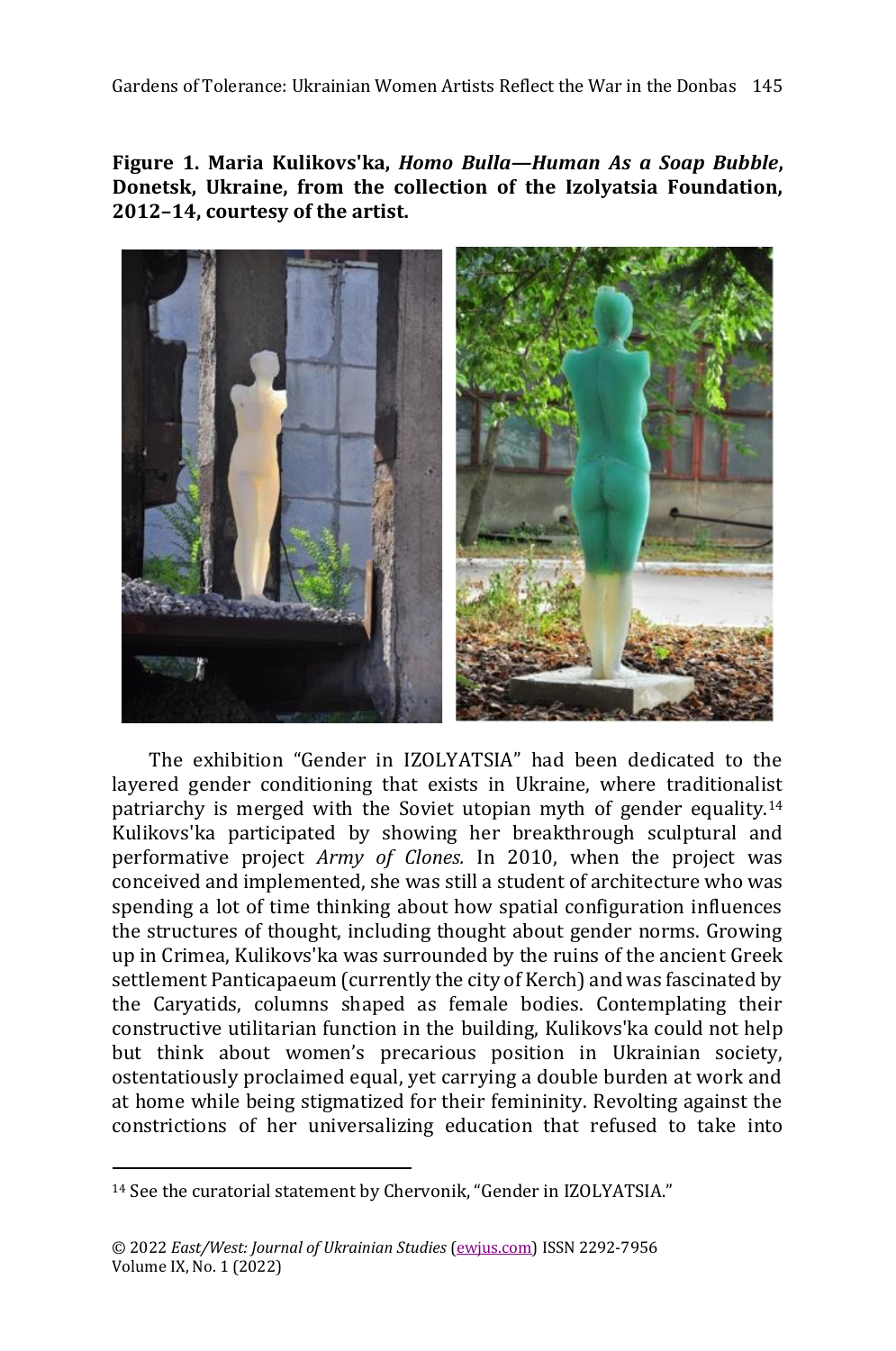account a female particularity, Kulikovs'ka decided to counter this normativity by occupying space with her own copies, defiantly appropriating a caryatid as a model. Molded from white alabaster, a student's material resembling marble, the anatomically precise molds of the artist's body were missing hands. This mutilation resembled the most famous caryatids from the Athens Parthenon while also stressing the defenceless nature and fragility of the artist's army. The sculptures were placed in a public park in Kyiv, while the artist faced furious passersby who were scandalized by the presence of anatomical copies of the female naked body in a public space, their indignation even more aggravated when they noticed the original model walking shamelessly nearby (Kulikovs'ka).

For the project *Homo Bulla*, realized on the grounds of Izolyatsia in August 2012, Kulikovs'ka changed the material from plaster to semitransparent colourful soap. Her body molds of soap, a delicate and malleable material, were intended to convey the ephemerality and vulnerability of the human condition. By being exposed to the ravages of natural elements and time, the sculptures were programmed to manifest the trauma of corporeal transience in the world and the beauty of slow decay. The curatorial statement by Chervonik invoked the Rococo-inspired themes of mortality, decay, and the transience of human life.<sup>15</sup> Moreover, the colourful soap bubbles recalled Roman author Marcus Terentius Varro's famous phrase "Homo Bulla" in which he compared human life to a soap bubble that shines with beautiful colours before exploding and vanishing forever. The project came to an unintentionally dark finale after the militants' seizure of the Izolyatsia premises, as the molds of Kulikovs'ka's body were fired at and destroyed without a trace, not by time but by direct violence. Meanwhile, the Izolyatsia premises were turned into a concentration camp by the authorities of the so-called Donetsk republic, subjecting real human beings to psychological and physical violence, along with the sculptures (Aseyev and Umland; Mediina initsiatyva za prava liudyny). The art's destruction was not documented but boasted about to Russian journalists by a former visitor, who declared the shooting to be his own performance (Kulikovs'ka). Even without visual evidence, the execution of artworks that were casts of the artist's body evokes a visceral response, more profound than initially intended by the artist.

The category of the Kantian sublime is related to catastrophes of a divine nature, incompatible with human experience and thus unrepresentable, according to Jean-François Lyotard. Attacking the idea of unrepresentability, Rancière railed against the impact of an ethical turn that "reduced art to the ethical witnessing of the unrepresentable catastrophe" (201). Instead,

<sup>15</sup> See the curatorial statement by Chervonik, "Homo Bulla."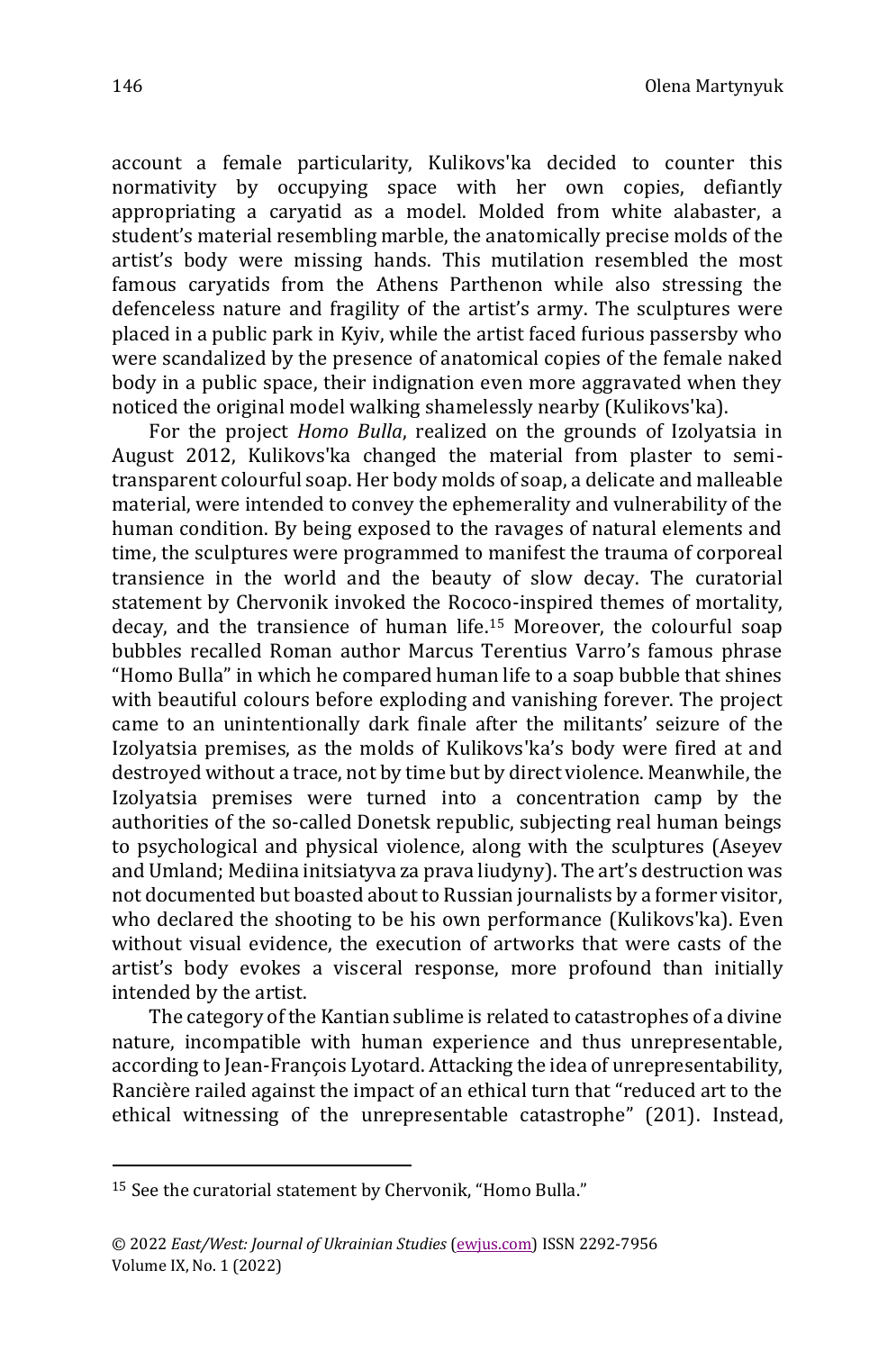Rancière advocates for artistic and political dissensus and "a lack of impossibility of representation." For Rancière, "everything is representable," even such topics as the extermination of European Jews (196). An inhuman atrocity inflicted by humans, the Holocaust was rarely documented visually, but was represented multiple times after the event in cultural artefacts, monuments, movies, and paintings, despite Theodor W. Adorno's famous declaration that poetry and all art by extension were impossible after Auschwitz. Rancière instead sees a promise of transformation in the Holocaust's destruction of a representative order, and lists Claude Lanzmann's movie *Shoah* (1985) among the effective responses to this traumatic event. The unseen violence inflicted upon Kulikovs'ka's artworks unfolds in our imagination just as the memoirs by Holocaust survivors in Lanzmann's movie; though not supported by visual evidence, they act as their own testimony.

Before the war, Kulikovs'ka documented the sculptures' transformations during her several visits to Donetsk, including the last visit in March 2014, which coincided with the short-lived Donetsk Maidan. The artist witnessed the attack of an angry crowd on the peaceful pro-Ukrainian demonstration next to the Taras Shevchenko monument, unhindered by the police. Escaping the escalating violence, Kulikovs'ka was abducted by a taxi driver who happened to be a supporter of the Russian invasion and threatened to kill her (Kulikovs'ka). Leaving Donetsk for good the next day, Kulikovs'ka had the premonition (which turned out to be correct) that she had seen her sculptures for the last time.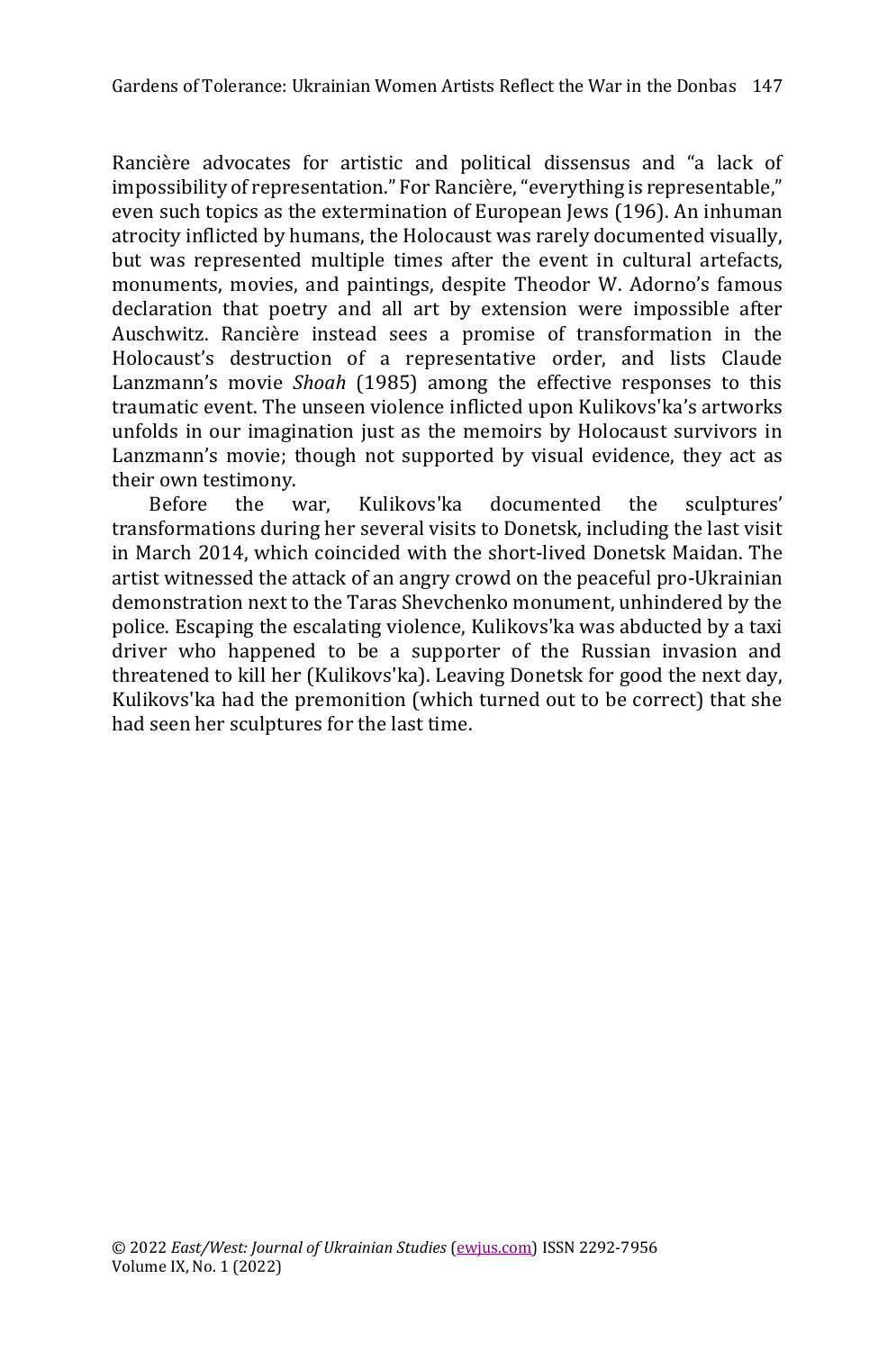**Figure 2. Maria Kulikovs'ka with Uleg Vinnichenko, [MKUV Studio],**  *Hortus Conclusus: Indoor Garden***, 2019, ballistic soap, textile flowers, in the collection of the Zenko Foundation, Ukraine, courtesy of the artist.**



Banned from her native Crimea, Kulikovs'ka continues working in Ukraine and Sweden, exorcising her traumas with the help of performances and new sculptures. During the 10th Manifesta in St. Petersburg in the summer of 2014, Kulikovs'ka staged a performance titled *254*, the number assigned to her refugee petition in Kyiv. Wrapped in a Ukrainian flag, Kulikovs'ka prostrated her body on the stairs of the Hermitage Museum. She was ignored by bystanders for approximately half an hour before a passerby reported her to the police for disturbing the public order.

As an art student in Sweden, Kulikovs'ka searched for soap to create a new series of molds and discovered that this material is used for ballistic exercises by the military because it has the same density as the human body. Since that discovery, Kulikovs'ka has utilized military ballistic soap for her new series of sculptures, which she identifies by the medieval metaphor of *Hortus Conclusus*, an enclosed garden symbolizing the Virgin Mary's innocence. For her 2019 show *Moia shkira—moia sprava* (*My Skin is My*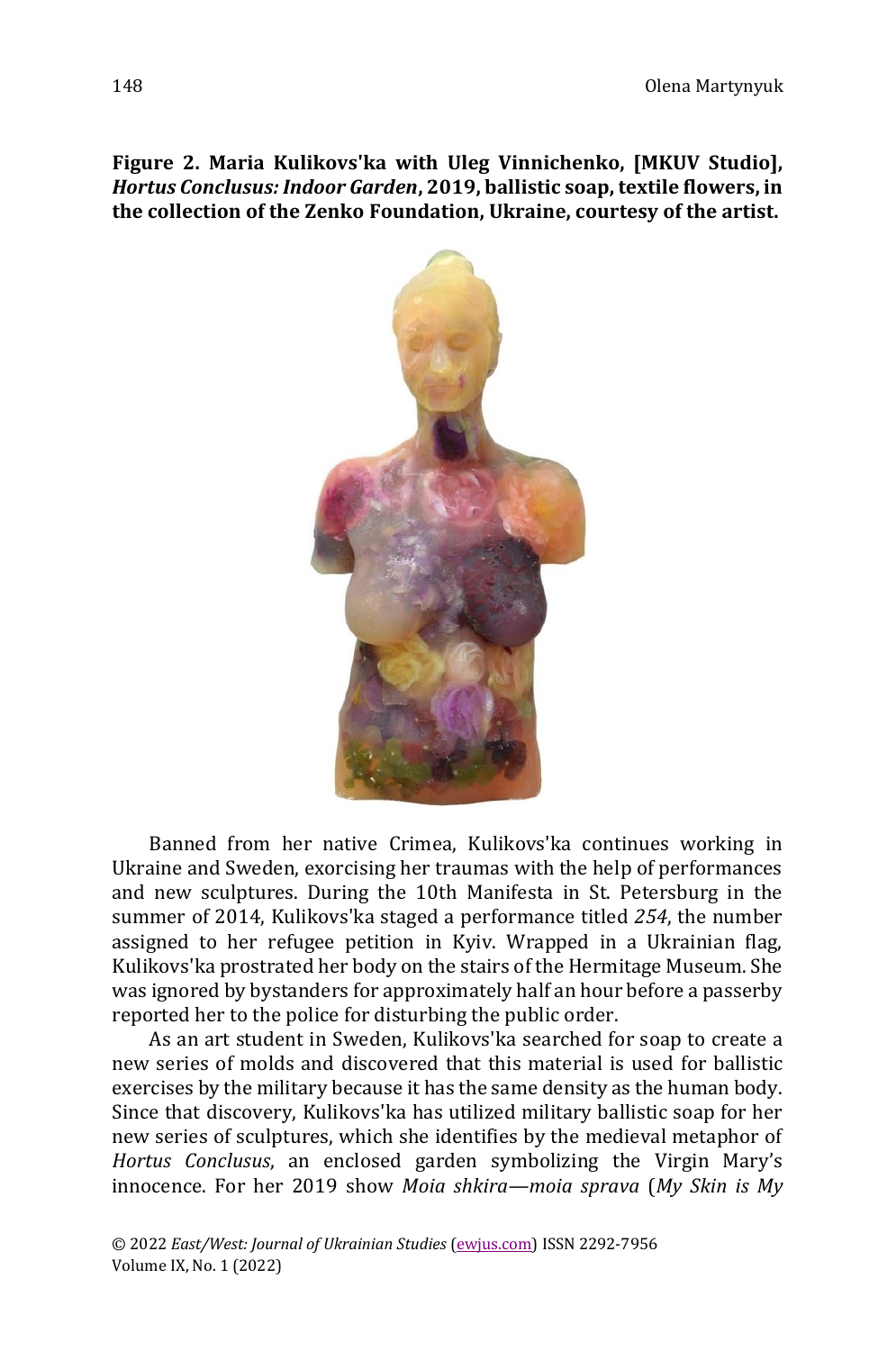*Business*) at the Odesa Museum of Art,<sup>16</sup> Kulikovs'ka combined the ballistic soap with textile flowers to create inner gardens within the molds of her body. For Kulikovs'ka, her body is the last bastion, her own territory in which to cultivate and protect the inner flowers not scorched by her experience of war, displacement, migration, and exile.

RUIN OF REPRESENTATION 1: WORLD UPSIDE DOWN

If Rancière primarily studies the philosophical implications of the ruin of representation produced by the havoc and devastation of war, Sontag's book *Regarding the Pain of Others* is a universally acclaimed resource for an expanded analysis of war's visuality. The invention of the camera and its ability to capture rapid motion has allowed for an evolution of the spectacle of war. Sontag questions the consequences of the classic methods of composition, rhythm, light, shadow, and balance to become means in the creation of beautiful yet horrible impressions of war that dismembers and fragments buildings and bodies, mixing them to the point of indistinguishability. Sontag reminds us that bodily torment is the most canonical subject of art, with spectators of religious painting observing corporeal sufferings on famous canvases for centuries (42). However, one of the goals of Sontag's book is to dispute the normalcy that has come to embrace the spectacle of war in home entertainment: "It is a view of suffering, of the pain of others, that is rooted in religious thinking, which links pain to sacrifice, sacrifice to exaltation—a view that could not be more alien to a modern sensibility, which regards suffering as something that is a mistake or an accident or a crime" (99).

Among Ukrainian women artists, Vlada Ralko (b. 1969) is one particularly attuned to traumas and their visual manifestations due to her consistent work with the category of the abject. Theorized as neither subject nor object, this concept by Julia Kristeva allowed Ralko to ponder the mechanisms of repression affecting the psyche and resulting in the fracturing of personality, deformed by the forced cutting away of anything deemed repugnant, horrible, or disgusting. Ralko is famous for her paintings of violently fragmented and agonizing bodies often rendered in viscerally pink colours as if they lack skin or have their intestines exposed. However, this obscene surplus of reality repressed by the superego or by social order attains acute poignancy when confronted with the monstrous spectacle of war. Ralko's series *Kyivs'kyi shchodennyk* (*Kyiv Diary,* 2013–15), which

<sup>16</sup> More information, including the illustrations, can be obtained at the Odesa Fine Arts Museum's website; see Kulikovs'ka, *Moia shkira*.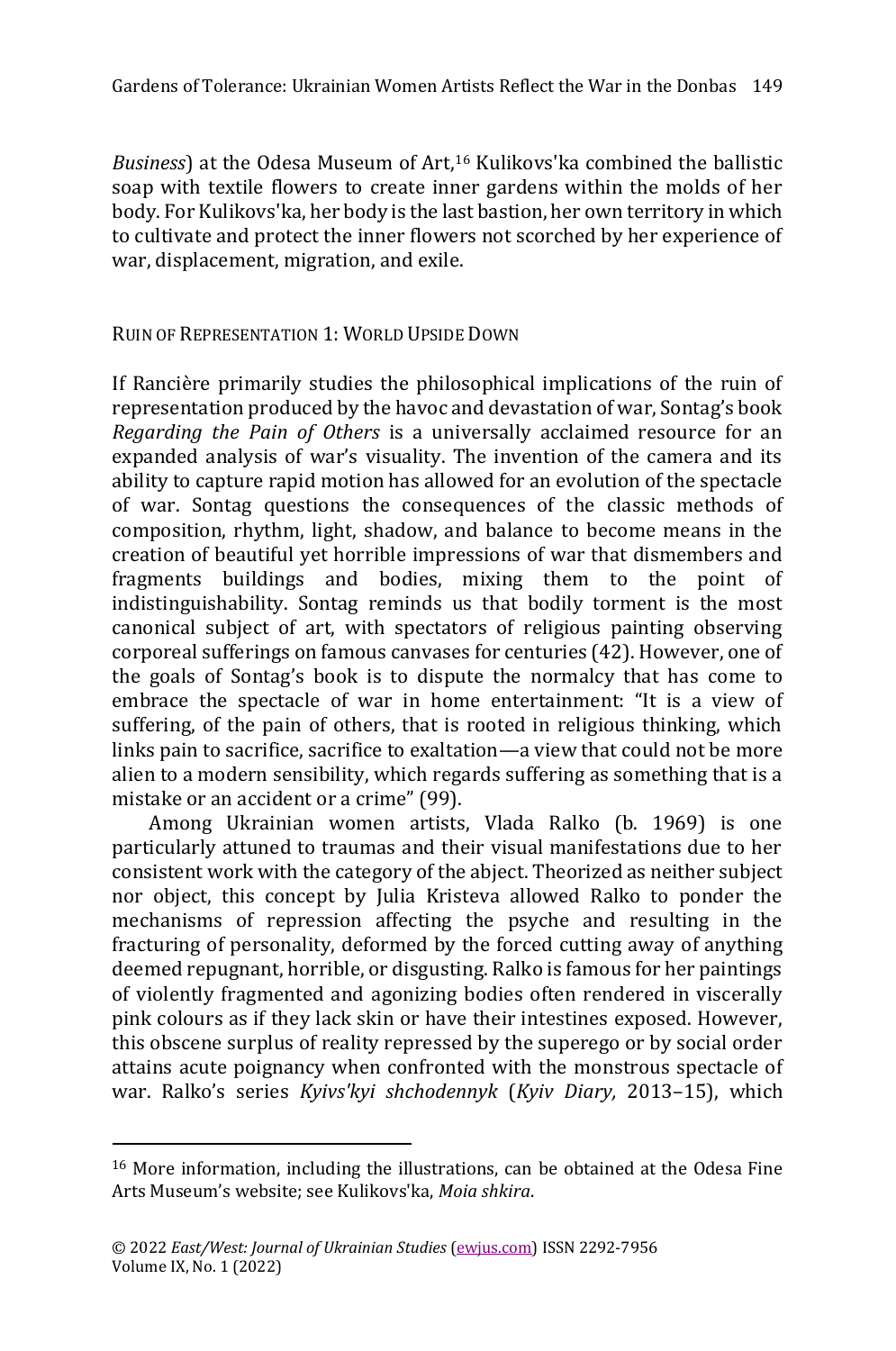began with documenting the Euromaidan and evolved to cover the Crimean annexation and the war in the Donbas, resonates with Sontag's comment regarding Simona Weil's *Essay on War*: "violence turns anybody subjected to it into a thing" (12). The fragmented body in Ralko's paintings, initially testifying to the inner war of hidden desires and dramas, is now made disturbingly real. In Ralko's words, "Earlier the body was whole despite the war that was raging inside it, but now the war attacks the body from the outside: it wounds and marks, it amputates." <sup>17</sup> That is, the war turns things and notions inside out, as reality collapses together with any language capable of its description.

*Kyiv Diary*, by Ralko, is a haunting panorama of war's brutality, interspersed with residual Soviet objects and environments as well as resurrected folklore symbols. Legless and armless torsos, macabre rag dolls, streaking gushes of blood, explosions, and swaddled infants against a background of dark earth and sky—this is a collection of the ghastliest metaphors incarnated by war. Among the earlier drawings in the series is a depiction of a human body, pushed through the slot of a voting booth, which becomes a discomforting heap of minced meat. The rapidly painted black background contrasts with the transparent fragility of the pink human torso and legs outlined with a thin marker. The bodily torment in this drawing alludes to the so-called referendums in Crimea and Donbas, and the repugnant violence that followed them.

One of the most scarring metaphors in Ralko's series is the swaddled infant-soldier, a horrible merger of a baby covered in linen and a bandaged human torso with amputated limbs. Swaddled infants in a row are put to sleep on some angular, menacing, and dark war machines; the drawing is inscribed with a famous line from the folk lullaby "Oi khodyt' son kolo vikon" ("A dream walks by the windows"): "De khata novesen'ka, tam dytyna malesen'ka" ("There is a new house with a little baby in it"). Another line from the famous old lullaby "Pokladu ti pid lavytsiu" ("I will put you under the bench") decorates a drawing depicting a young mother cradling a crying amputee soldier. While the background is a chaos of dark brown brushstrokes, explosions, and typical Soviet apartment buildings. The only colour accent is the brightly red screaming mouth of the soldier, crying like an infant thrown into the world (see Figure 3).

<sup>&</sup>lt;sup>17</sup> From the unpublished statement that Vlada Ralko wrote for the exhibition in Kharkiv *Voina-ona* (2014).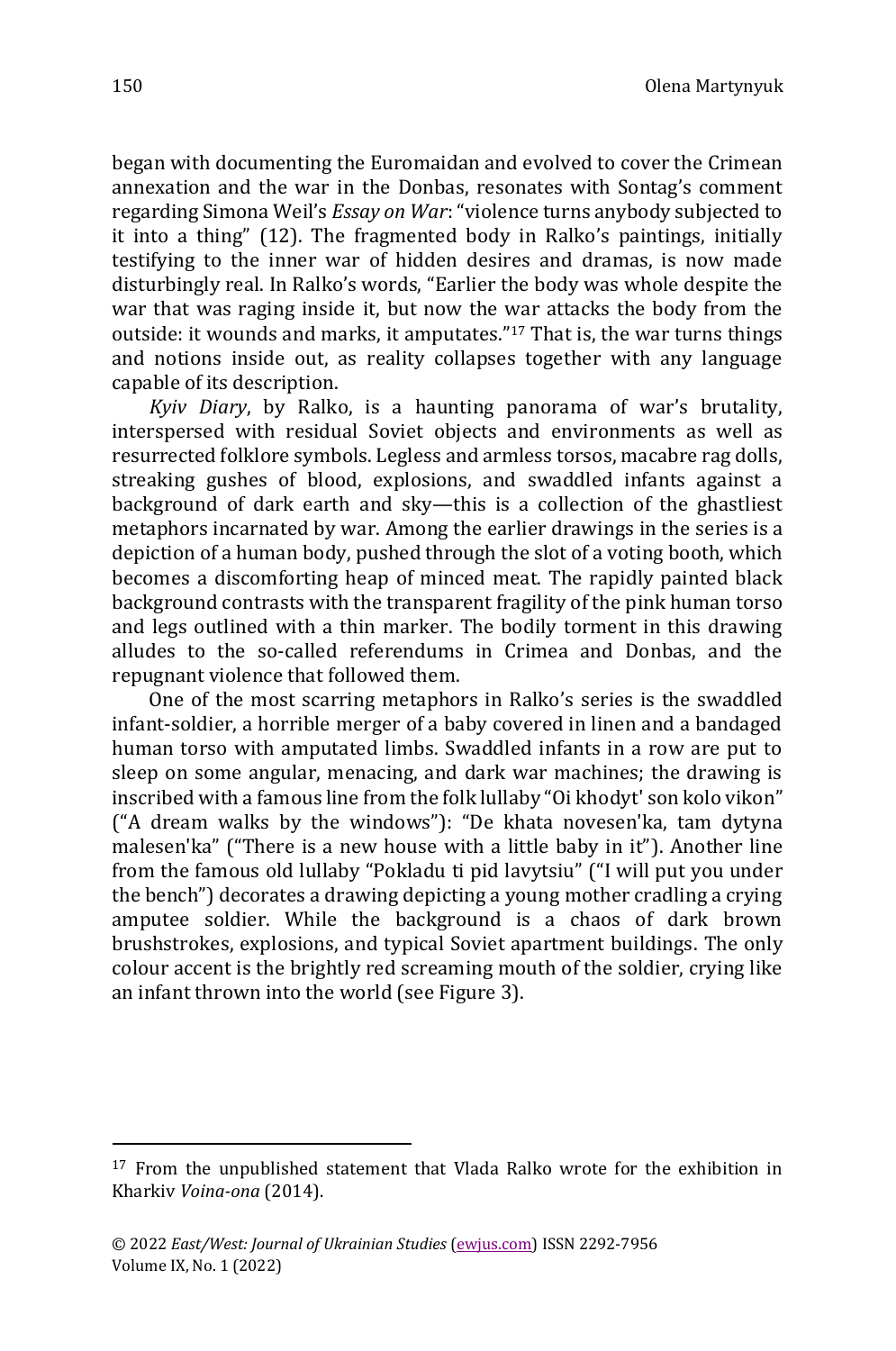**Figure 3. Vlada Ralko, from the** *Prykhystok poeta* **(***Poet's Refuge***) cycle, part of** *Kyivs'kyi shchodennyk* **(***Kyiv Diary* **series), the artist's version of the original, 2014, acrylic, permanent marker on paper, 200x120cm, courtesy of the artist.**



The infant-soldier motif is a transformation of the torso theme in Ralko's work that was instigated by the war. According to the artist, what were formerly antique allusions to the armless Venus were replaced by associations with icons of dormition scenes in which saints' bodies are protectively covered with cloth and insect cocoons that in their ambiguity may harbour either life or emptiness (Ralko). The passive immobility of the swaddled figure echoes the incomprehensive violence of war.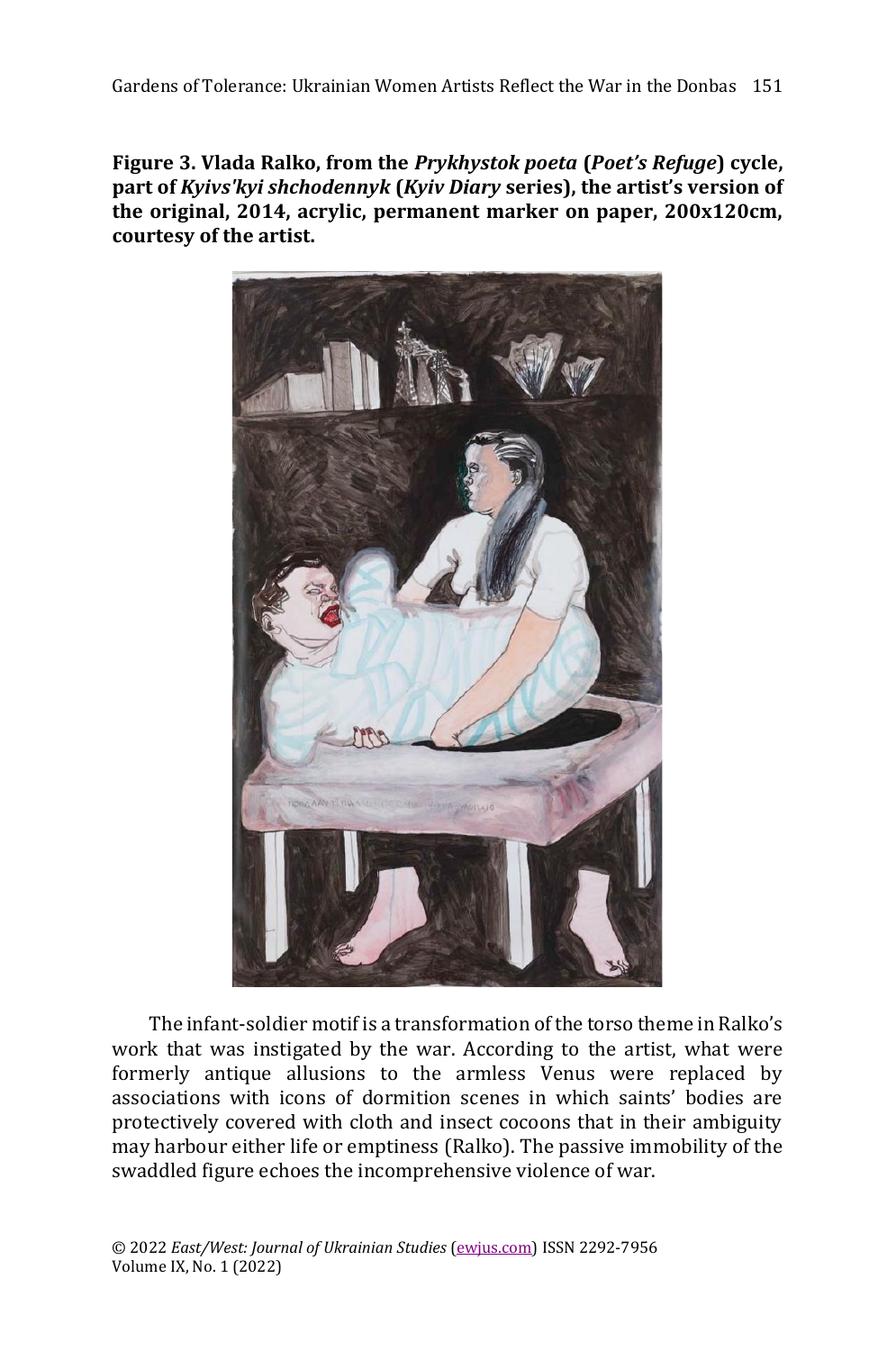The ultimate confusion of war is conveyed through yet another swapping of opposites: Mars and Venus exchange their looks and roles in Ralko's drawings and in large-scale paintings made during her art residence in Kaniv. On Ralko's monumental (approximately 177 inches long) canvas *Venera ta Mars* (*Venus and Mars,* 2016)—a painterly allusion to Sandro Botticelli's *Venus and Mars* (1485, The National Gallery, London, UK)—the goddess of love appears garbed in military uniform—sorrowful, anxious, and alert. A masked Venus holds and fires an automatic rifle in the direction of the drab Soviet buildings in the background. Sharing the immediate foreground with her is Mars, the god of war, stark naked and passive, and seemingly asleep. The dark and stormy cloud behind Venus's back is threateningly moving toward the buildings, while covering a ghoulish figure with a rabbit's head and legs cradling the infant cocoon (see Figure 4).

**Figure 4. Vlada Ralko,** *Venera ta Mars* **(***Venus and Mars***), 2016, acrylic on canvas, 200 х 450 cm, from the collection of Iurii (Yury) Stashkiv, courtesy of the artist.**



The mundane and ordinary architecture of the Soviet era is no longer neutrally anonymous but suddenly speaks volumes about the traps of the Soviet past. Ralko underscores the Soviet everyday as one of the culprits of the war in the Donbas. "The war did not appear out of nowhere," she claims, "it has its roots, and this war originated from our everyday consent with Soviet everyday materiality still present everywhere" (Ralko). The typical Khrushchev style apartment buildings sprawling in every Ukrainian city and town, the Soviet utilitarian design prevailing in most administrative or hospital premises—all contribute to the Soviet ideology still lurking in public discourse on vital societal matters. Discussions of the war in the Donbas demonstrate the remnants of Soviet ideology most vividly. In her book on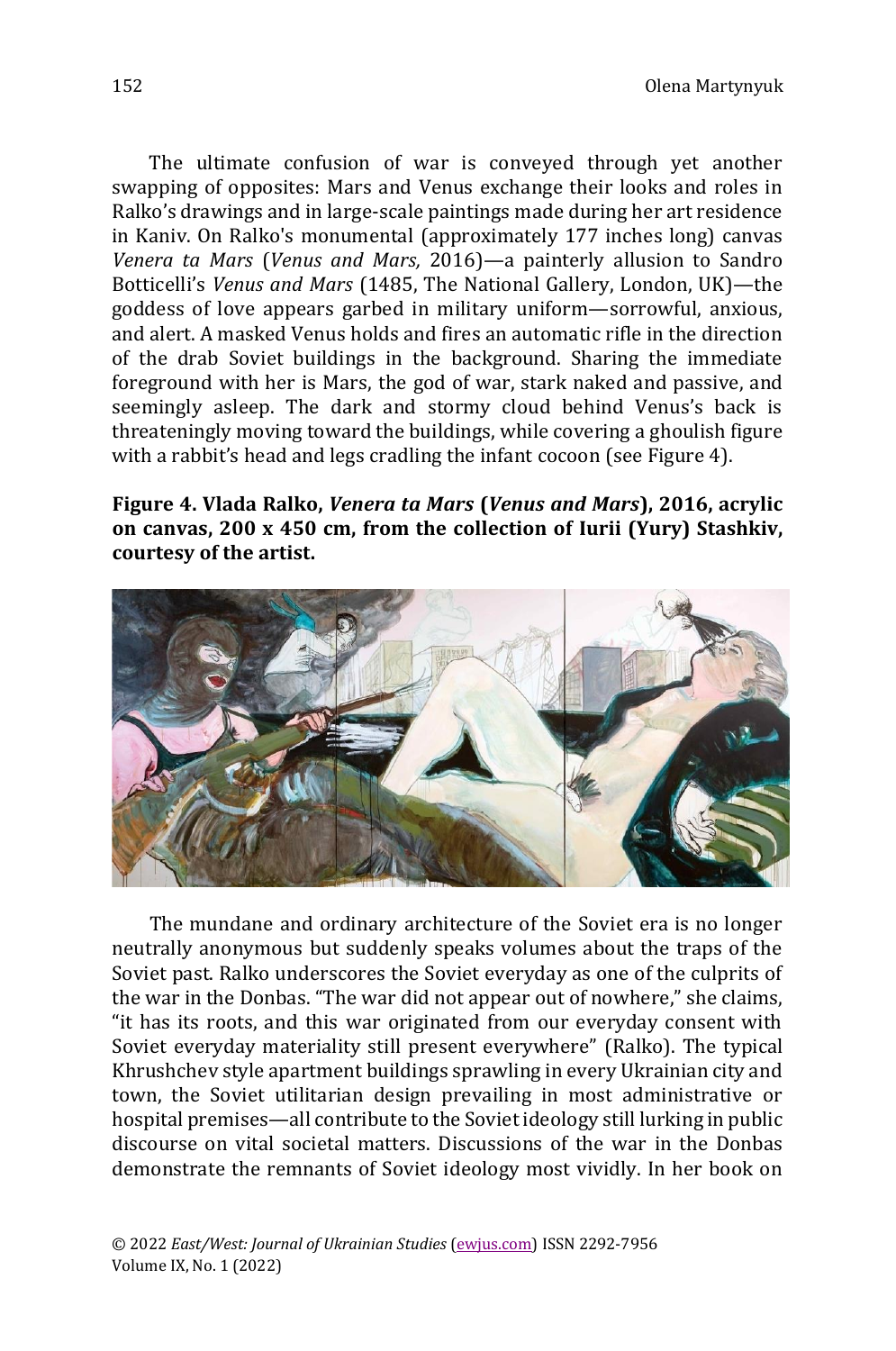Ukrainian feminist art of recent years, which includes a discussion of Ralko's *Kyiv Diary* series, American researcher Jessica Zychowicz points to the narrative structures present in the discussions of war inherited from Soviet memorial politics. She calls them "[g]rand narratives of tragedy and suffering that once drove the glorification and cathartic function of the Red Army victory narrative in the Soviet monopoly over memory" (Zychowicz 247). Ralko purposefully inserts fragments of the Soviet reality in her images: not only the architectural elements, but even the brownish dark backgrounds in her drawings and paintings refer to the most popular wall colours in Soviet administrative buildings. The artist estranges familiar objects and surroundings, calling for a reform of the everyday in order to create a counter-narrative of a war that resists the Soviet ideological residue.

The visual language of war is particularly prone to cliches and staple tropes. Sontag uncovers the roots of the convention to depict war as "a dignified all-male group outing" in the images by photographer Roger Fenton, who was the first to document war (50). This was the Crimean War (1853–56), during which Fenton invented and mastered a skill for staging the events for the photographical lens as a glorifying spectacle of male heroes. Acknowledging the damage that a woman is subjected to by a war not started by her, Ralko strategically omits glorified and victorious representations of fighting men, focusing instead on female figures depicting sorrow and anguish. The Soviet symbolic figure of the motherland is replaced with mothers caring for bandaged infant-soldiers or giving birth on battlefields. On one of her drawings, artillery fire strikes directly into the woman's exposed womb with the swaddled infant inside (see Figure 5). On another, women in the traditional Ukrainian headdress of flower wreaths with ribbons woefully watch the bandaged and immobile cocoon inside them, the dead soldier who is yet to be some mother's child.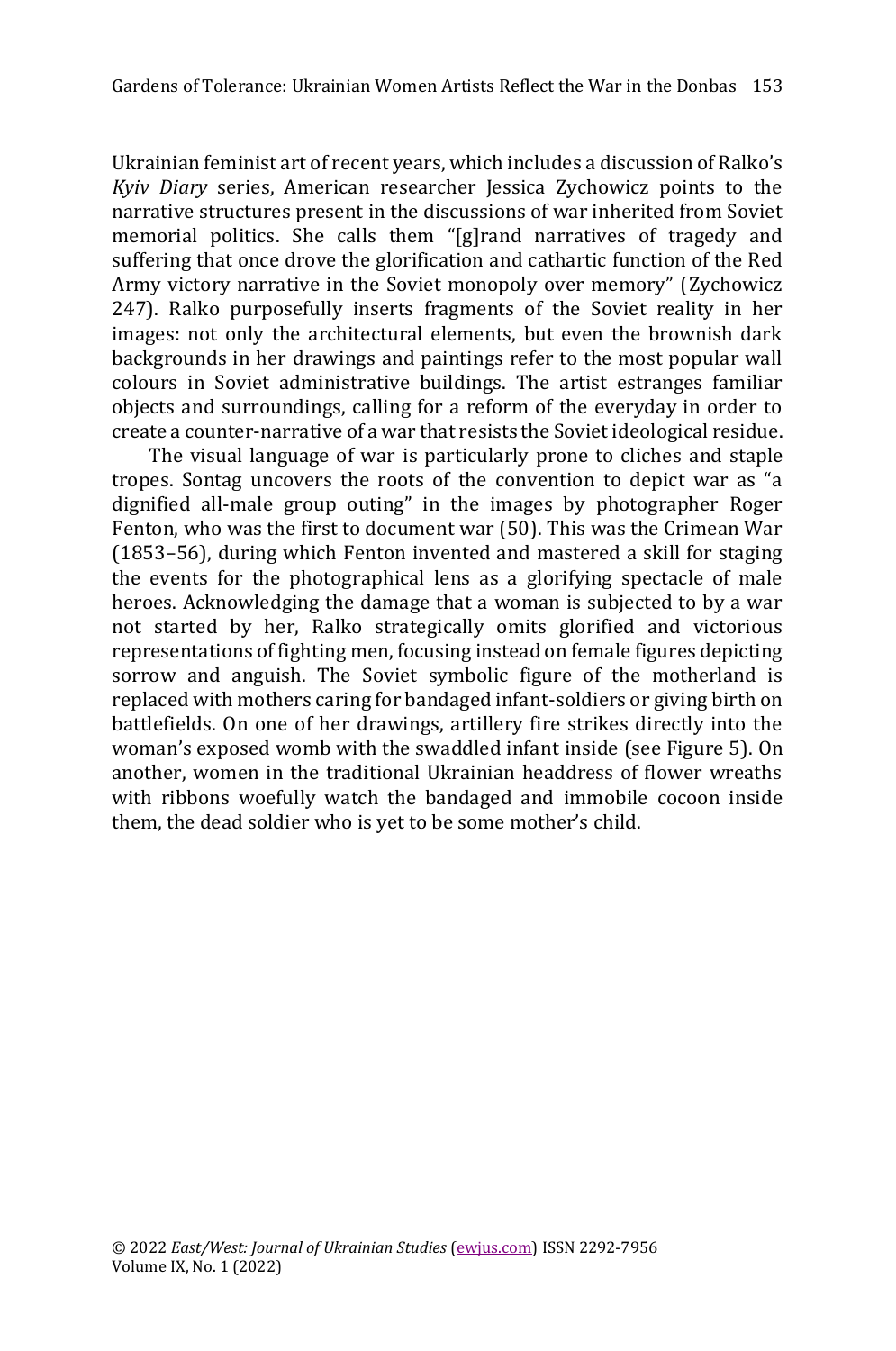**Figure 5. Vlada Ralko, from the** *Kyiv Diary* **series, 2013–15, gouache, watercolour, ballpoint pen on paper, private collection, courtesy of the artist.**



In Ralko's opinion, one of the most ravaging effects of war is on female subjectivity, for it questions its core and reduces it to hollowed-out symbols, like the Soviet motherland that requires the ultimate sacrifice from its children (Ralko). In one of the drawings of the series, Ralko effectively undermines the symbol by radically incarnating it. A strong and menacing female figure with the body structure of a Neolithic goddess, who looks very real in her contemporary underwear, stands on black soil, firmly propped by a shovel, preparing to bury dead soldiers piled in a heap nearby. The artist revisits the symbols herself, disturbing the war narrative by introducing a character inspired by the Ukrainian folk rag-doll, *lial'ka-motanka*, that traditionally served as a protective charm. On Ralko's painting the oversized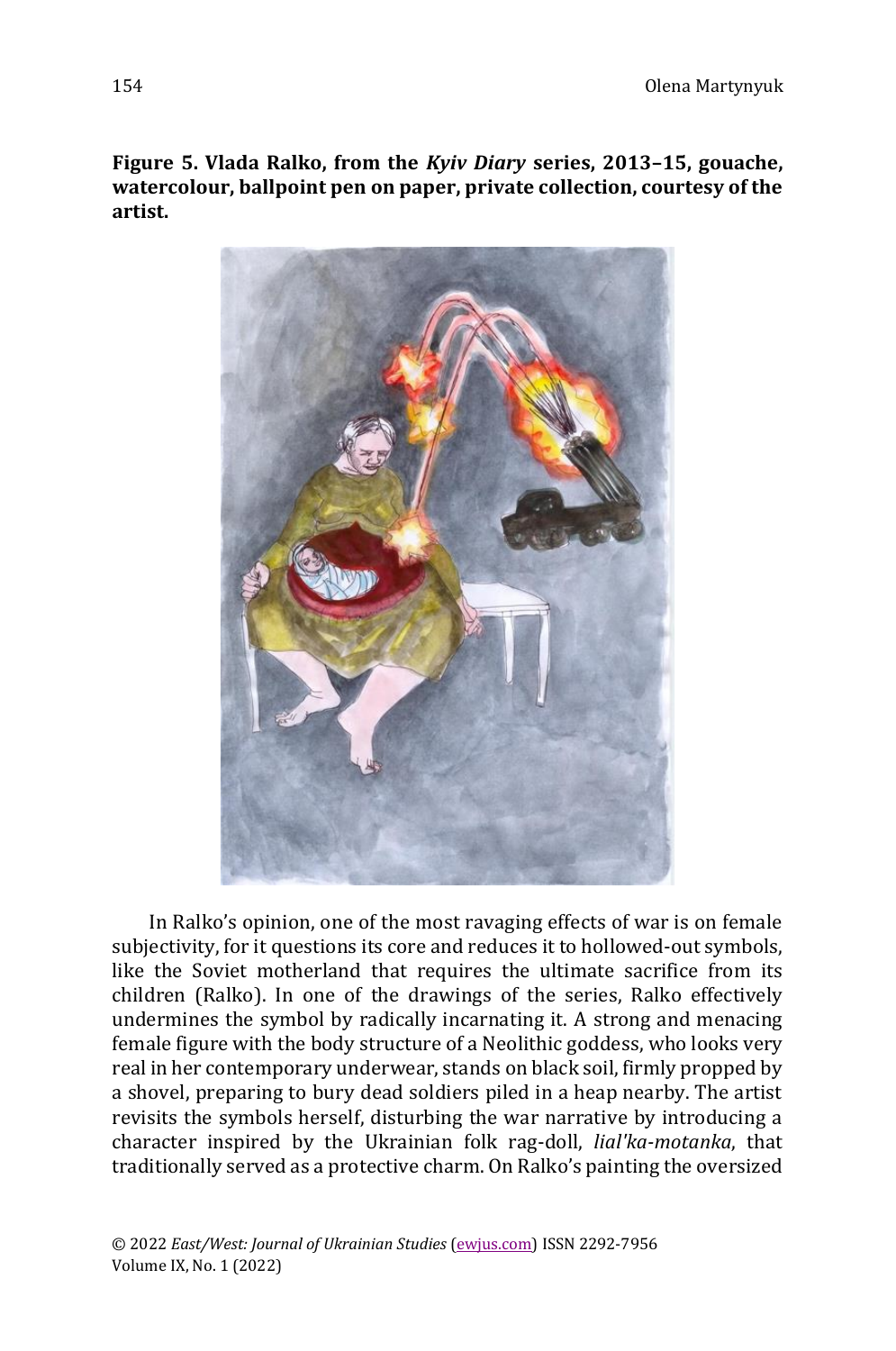and ghoulish version of the textile doll endures Christ-like passions, refusing to be contained within the symbolic order via her newly found corporeal vulnerability.

Ralko does not allow for a woman to play a passive and depersonalized victim in a gory and exciting spectacle. A witness and avid chronicler of the Euromaidan, Ralko is aware of the active participation of Ukrainian women in violent and dangerous events. The transformation of women's role in society, and the perception of this role by community actors has been noted by many observers. A Ukrainian scholar of feminism, Tamara Zlobina highlights the monumental shift of attitudes that has occurred in Ukraine in recent years, prompted by the Maidan and the war in the Donbas: "The active and mass participation of women in Maidan, war, volunteer movement and politics, their dedication and heroism undermined the categories of 'Barbie' and 'Berehynia'" (152). Zlobina here refers to the gender system that developed in the post-Soviet period in Ukraine, as described by prominent Ukrainian anthropologist and feminist Oksana Kis'. According to Kis', only two gender identities were available for Ukrainian women, an overly sexualized and objectified Barbie doll or Berehynia (the Ukrainian word for "protectress" and the name of an ancient symbol and goddess), the selfless caregiver of a family's health and well-being. Since only these two models were propagated by media and popular culture, it was difficult for women who did not fit into either category to be represented and visible in Ukrainian society. The Maidan and the war, however, changed that, though not completely. Zlobina lists numerous examples of publicly visible Ukrainian women soldiers who resist reduction into a one-dimensional role by underlining both their femininity and their role as soldiers.

Zlobina focuses on one example, the story of Mariia Berlins'ka, whom she recognized in the Babylon'13 video as partaking in the Maidan's harshest clashes between police and protesters.<sup>18</sup> Berlins'ka later fought in the war in the Donbas as an aerial intelligence officer. After violence erupted during the Maidan Revolution (2013–14), Berlins'ka realized that she was barred from entering the most dangerous zones by male sentinels manning the barricades. In one notorious interaction with such a guard, Berlins'ka was told that women were not allowed to proceed further. When she inquired as to who could go behind the barricades, she was told that only people (*liudy*) were allowed (Zlobina 150). After this exchange, Berlins'ka made a speech from the main stage of the Maidan about gender equality, even though the stage managers were reluctant to let her on stage when they learned about

<sup>18</sup> Babylon'13 is a Ukrainian collective of documentary filmmakers created in 2013. Video in Babylon'13 documents the street fights on the Hrushevs'kyi street in Kyiv in January of 2014: [https://www.youtube.com/playlist?list=PL4R7G-LBUsSskxz2](https://www.youtube.com/playlist?list=PL4R7G-LBUsSskxz2-iTCaSCa6MrFWx8ep) [iTCaSCa6MrFWx8ep.](https://www.youtube.com/playlist?list=PL4R7G-LBUsSskxz2-iTCaSCa6MrFWx8ep) Accessed 25 Nov. 2021.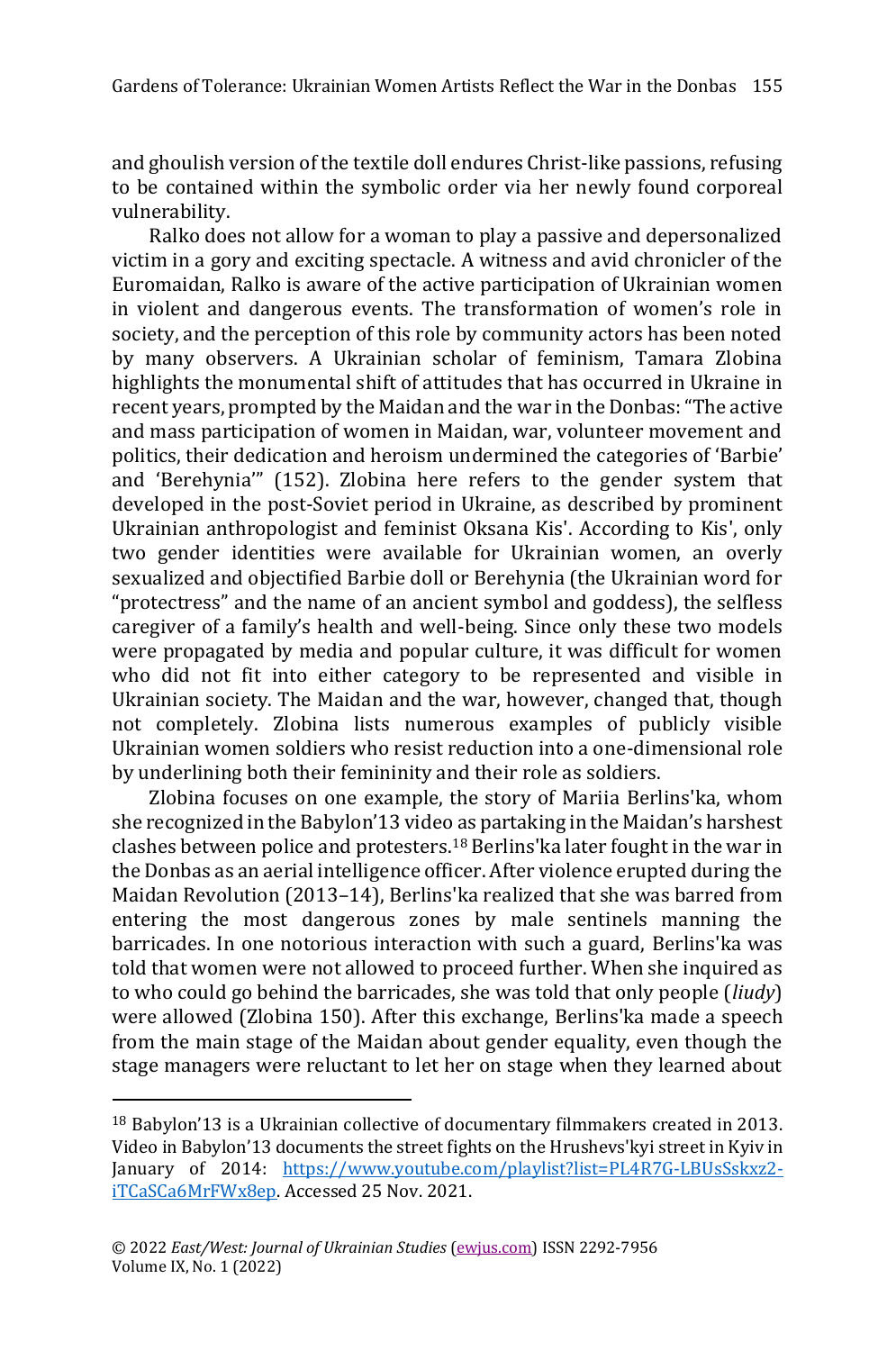the topic of her speech.<sup>19</sup> Still, her vocal insistence on being heard contributed to the eventual shift that Zlobina highlights.

Ralko's fight against the shallow and worn-out symbols inherited from the Soviet past and male-dominated war story-telling is another contribution to this shift in the perception of women's roles. Ralko displayed her work in many Ukrainian cities during exhibitions dealing with the war in the Donbas, including the already mentioned *Voina-ona* (*War Is She*) in Kharkiv in October 2014<sup>20</sup> and the Kmytiv Museum of Soviet Art in September 2019.<sup>21</sup> Ralko further published a book titled *Liniia rozmezhuvannia* (*Contact Line*) in dialogue with Volodymyr Budnikov, showcasing the *Kyiv Diary* series (Budnikov and Ralko).

The incarnated metaphors and symbols in Ralko's visual diary of the war call for reconsideration of how the war is perceived, depicted, and therefore understood. The disastrous effect of the war on life can make people expose their hidden side, turning them inside out: "the war, akin to a surgery suddenly reveals how everything inside us is obscene, dangerous, bloody and frightful" (Ralko). The obscene layer of reality or the "surplus of representation," as Rancière put it, is inherent in the discourse of war, undermining its own depiction or narration (198).

Ralko handles the ruin of representative order that war produces by always focusing on the suffering party, not the victorious one. Her emphatical artistic accounts of survivors' feelings concur with several of the main themes of this article. Even though Ralko does not employ the garden theme common to other artists in this article directly (apart, perhaps, from the wreath flowers decorating *lial'ka-motankas* in her drawings and paintings), Ralko shares in explorations of the war's impact on female subjectivity and offers her own compassionate alternative.

<sup>19</sup> A video of Berlins'ka's speech on the Maidan stage, titled "Pravo zhinky na Maidan" ("A Woman's Right to Maidan"), can be found at <https://www.youtube.com/watch?v=r9du79huJxo> (qtd. in Zlobina). Accessed 25 Nov. 2021.

<sup>20</sup> For more information on the exhibition *Voina-Ona*, including programming, see "'Voina/ONA.'"

<sup>21</sup> For more on the exhibition "Viina v muzeii" (*War in the Museum*), see Kmytiv.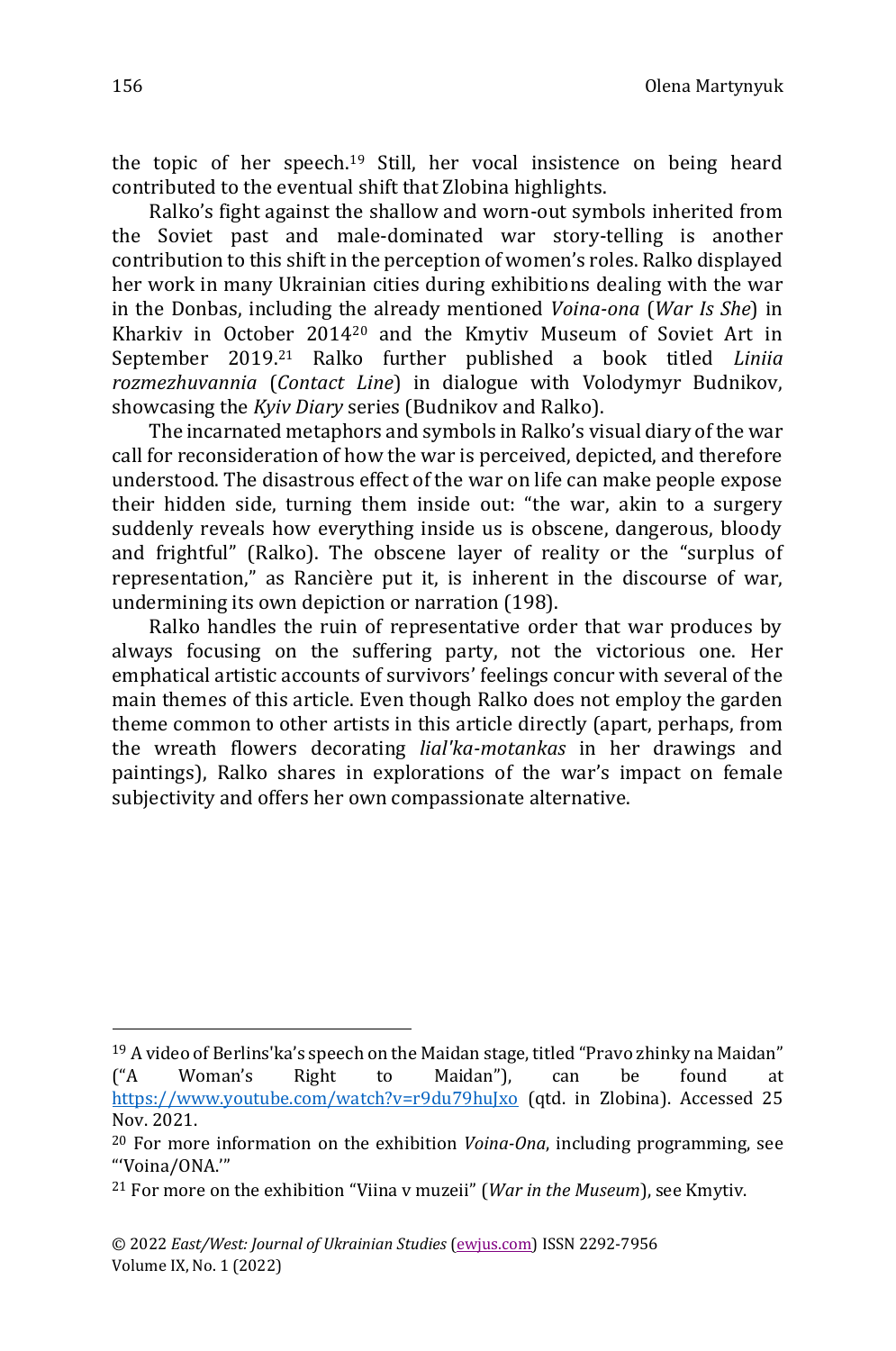#### PERSONAL PERSPECTIVE 2: FRACTURED SUBJECTIVITY

Alevtina Kakhidze's (b. 1973) drawings of and performances related to the war in the Donbas are informed by her personal entanglement in the conflict in eastern Ukraine, which is her birthplace. Her art reflects a pronounced garden theme. Kakhidze's ongoing and evolving performance, which she refers to by the overarching title *Metod konstruiuvannia politychnoi pravdy* (*Method of Constructing Political Truth*), was presented for the first time in 2014 at Manifesta, the traveling European Biennale taking place in St. Petersburg, the event at which Kulikovs'ka had performed her previously discussed *254*. Kakhidze's performance addressed the destabilization and fragmentation that followed Russia's annexation of Crimea and encroachment on the Ukrainian east. In an attempt to comprehend and communicate the violent and traumatic event of war, the performance was titled *V Afryku huliaty: Pro Ukrainu v ramkakh zakonu Rosiis'koi Federatsii* (*Where the Wild Things Are. About Ukraine within the Framework of the Law of the Russian Federation*). <sup>22</sup> During the performance, she embodied the subjective split by acting from the perspective of three conceptual characters that she created: the *Mediator*, the *Tourist*, and the *Fighter Against Electricity*. Her drawings representing the characters were enlarged to life-size posters and placed on the stage. The artist responded to audience questions such as "Whose is Crimea?" or "Do you think civilians die from the Ukrainian army's shell fire, too?" by moving in front of the corresponding image and answering from each character's perspective. The *Mediator* is akin to an international observer: someone who strives to be above the situation, who listens to all dissenting perspectives, and who alleviates the conflict by some means. The *Tourist* is an innocent bystander who happened to witness and document the event (for instance, by taking photos) but who is not familiar with the context of the situation. The *Fighter Against Electricity* (the title is a nod to a famous avant-garde opera *Pobeda nad Solntsem* [*Victory over the Sun*]) <sup>23</sup> is a person who is deeply involved in the situation and who is skeptical about information provided by the media (Kakhidze).

At the time of Kakhidze's performance, her mother was living in the city of Zhdanovka in the Donetsk region, on the shifting front line that was occupied and freed several times in 2014. When in the position of the *Tourist,* Kakhidze was asked a question about Crimea; the artist replied that it was

<sup>22</sup> A video of Kakhidze's performance at Manifesta 10 (2014) is available at [https://www.youtube.com/watch?v=DLbFWt\\_PpNo&list=PLLIiLzMeyzOdwv3qxp](https://www.youtube.com/watch?v=DLbFWt_PpNo&list=PLLIiLzMeyzOdwv3qxpMSqu3N3Liyr3rRn) [MSqu3N3Liyr3rRn.](https://www.youtube.com/watch?v=DLbFWt_PpNo&list=PLLIiLzMeyzOdwv3qxpMSqu3N3Liyr3rRn) Accessed 25 Nov. 25, 2021.

<sup>23</sup> *Pobeda nad Solntsem* (*Victory Over the Sun*) is a futurist opera which premiered in St. Petersburg in 1913, with a libretto by Aleksei Kruchenykh, music by Mikhail Matiushin, and stage design by Kazimir Malevich.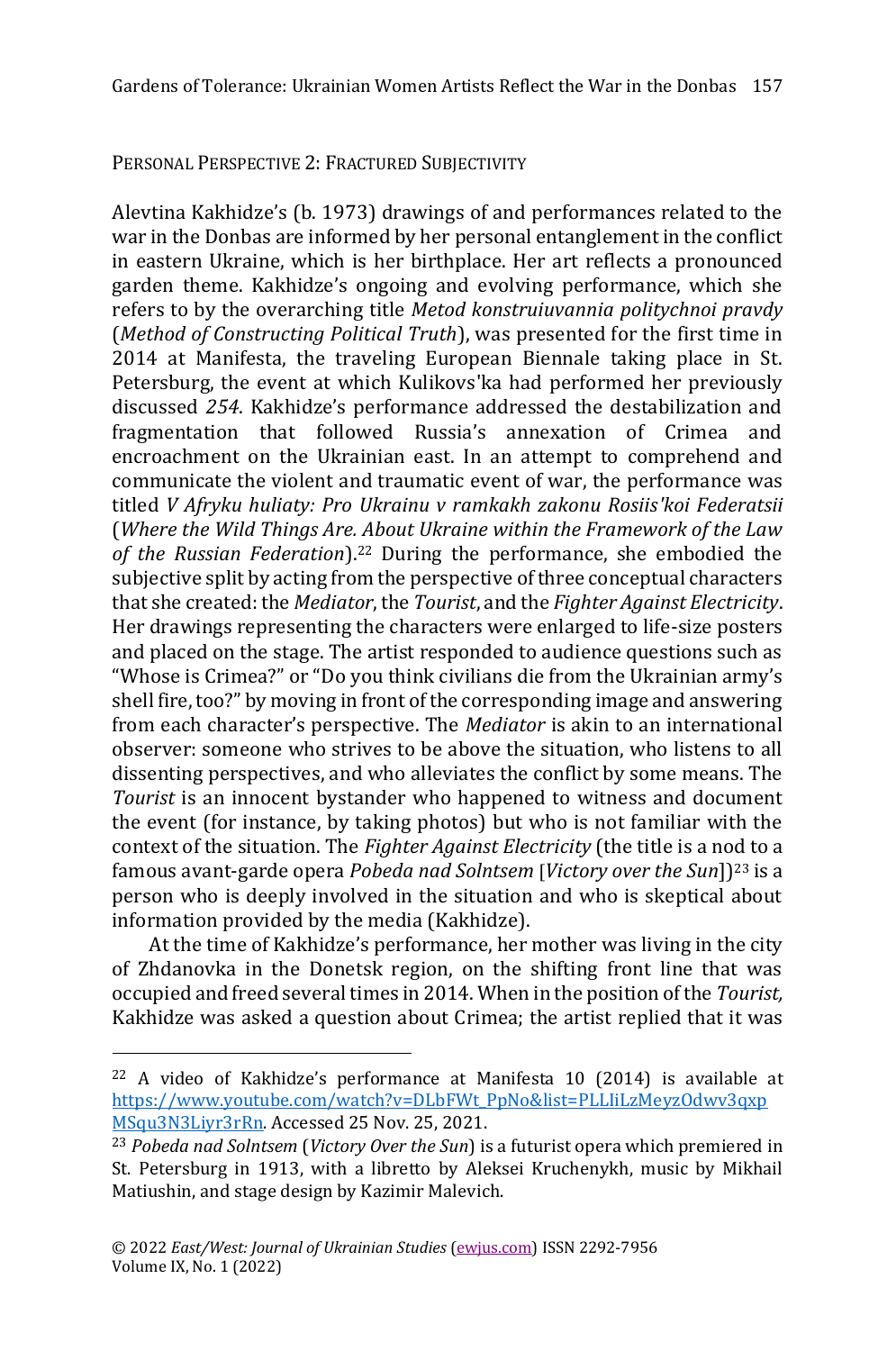definitely hers but also belonged to nobody, like the stars. In the position of the *Fighter Against Electricity,* she was asked about the origin of the shell fire. She answered passionately if the person asking the question wanted her mother to leave the safety of her basement to find out which side was shooting. The figures of Kakhidze's drawn characters bear a likeness to the artist to underline the fact that multiple perspectives can inhabit a single person, tearing her apart from within. Although the artist tried to be objective when answering tough questions about the war, she often failed to maintain a disinterested stance, being scared for her mother's life and mentally escaping into the position of the dispassionate *Tourist*. Exploring the idea of the truth itself decaying when confronted with real human suffering, Kakhidze's primary goals were to enhance empathy and to reveal how the hybrid war enabled a manipulation of facts.

**Figure 6. Alevtina Kakhidze,** *Metod konstruiuvannia politychnoi pravdy* **(***Method of Constructing Political Truth***)***,* **performance in Mystets'kyi Arsenal, Kyiv, Ukraine, part of the exhibition** *Revoliutsionuimo* **(***Revolutionize***), 5 Dec. 2018. Courtesy of the artist.**



Kakhidze's performance at the exhibition *Revoliutsionuimo* (*Revolutionize*) at Mystets'kyi Arsenal in Kyiv in December 2018 was a result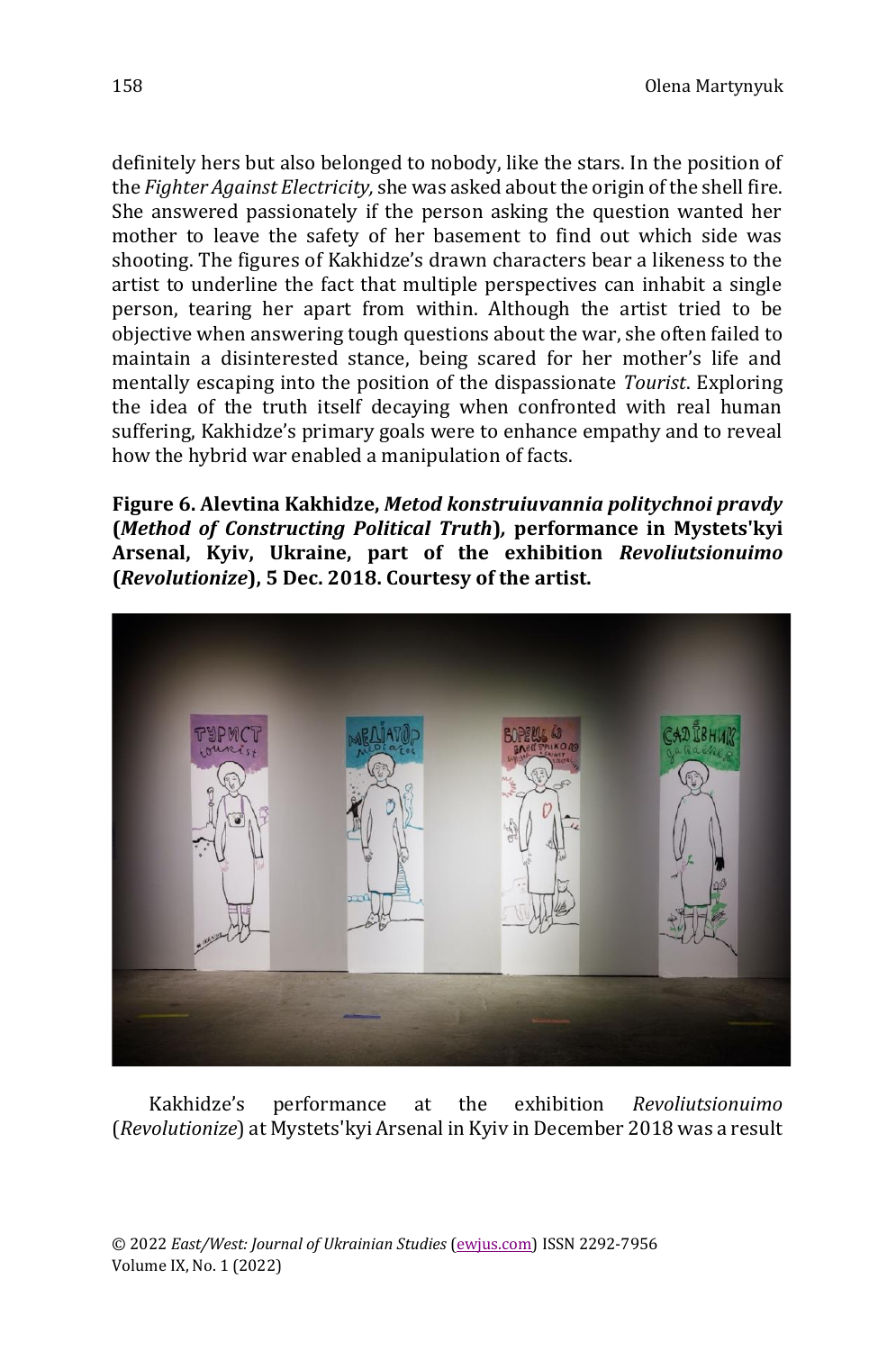of four years of work. <sup>24</sup> As a UN messenger of tolerance in the UN program of Sustainable Development in Ukraine, Kakhidze repeated the performance in cities next to the front line.<sup>25</sup> During this time, a new character, *The Gardener*, appeared, whom the artist called a revolutionary experiment (Kakhidze). *The Gardener* figure was inspired by Kakhidze's mother, who refused to relocate from the war zone, motivated by her unwillingness to abandon her garden. While talking to other people in the front zone who were displaced and forced to relocate many times, the artist discovered that this attachment to gardens was a common theme. For instance, a woman from Sloviansk told Kakhidze that she was forced to leave her town when the war became especially violent. When she returned after the city was taken back by the Ukrainian army, she was heartbroken to discover that the tomatoes in her vegetable garden were completely lost in a sea of weeds. The woman threw herself to work, cutting and weeding in tears late into the night. When she woke up the next morning, she saw all her tomatoes on the ground, dead and scorched by the sun (Kakhidze). This story, among numerous others, caused the artist, an avid gardener herself, to ponder the delicate balance in a garden that is very easily disturbed; in other words, for the garden to thrive, no outside force should interfere violently. To extrapolate that conclusion further, she decided to give voice to the gardener's perspective in her performances.

Many of the questions to which Kakhidze responded during her performance at Mystets'kyi Arsenal had been posed to the artist also while she was traveling with her participatory artwork or discussing the events of the Maidan and the war in the Donbas with friends and acquaintances. She collected the questions that would be later addressed to her by her assistants in the audience, thus making the performance partially rehearsed, while also allowing ordinary viewers to voice their own questions. Among the questions that were posed during the course of her various performances were: "Can one throw stones at militia?"; <sup>26</sup> "What was achieved with the help of Maidan?"; "Why discriminate against Russian-speaking people in Ukraine?"; "Why do you speak the language of the occupants?"; "Do you think that every Russian is guilty in the war?" The *Gardener's* answers were poetic and paradoxical. When answering the question "Why can't you relocate your mother from the occupied territory?" Kakhidze, as the *Fighter Against Electricity*, replied harshly that her mother was not a piece of furniture to be

<sup>24</sup> On Alevtina Kakhidze's performance at Mystets'kyi Arsenal, see "Performans."

<sup>25</sup> For a list of UN tolerance messengers in Ukraine to which Kakhidze has belonged since 2018, see "Zustrichaite posliv."

<sup>&</sup>lt;sup>26</sup> The question was posed by Kakhidze's mother during one of their first conversations after the war in the Donbas started. Documented conversations between the artist and her mother can be found in Kakhidze, "Prozhit' voinu."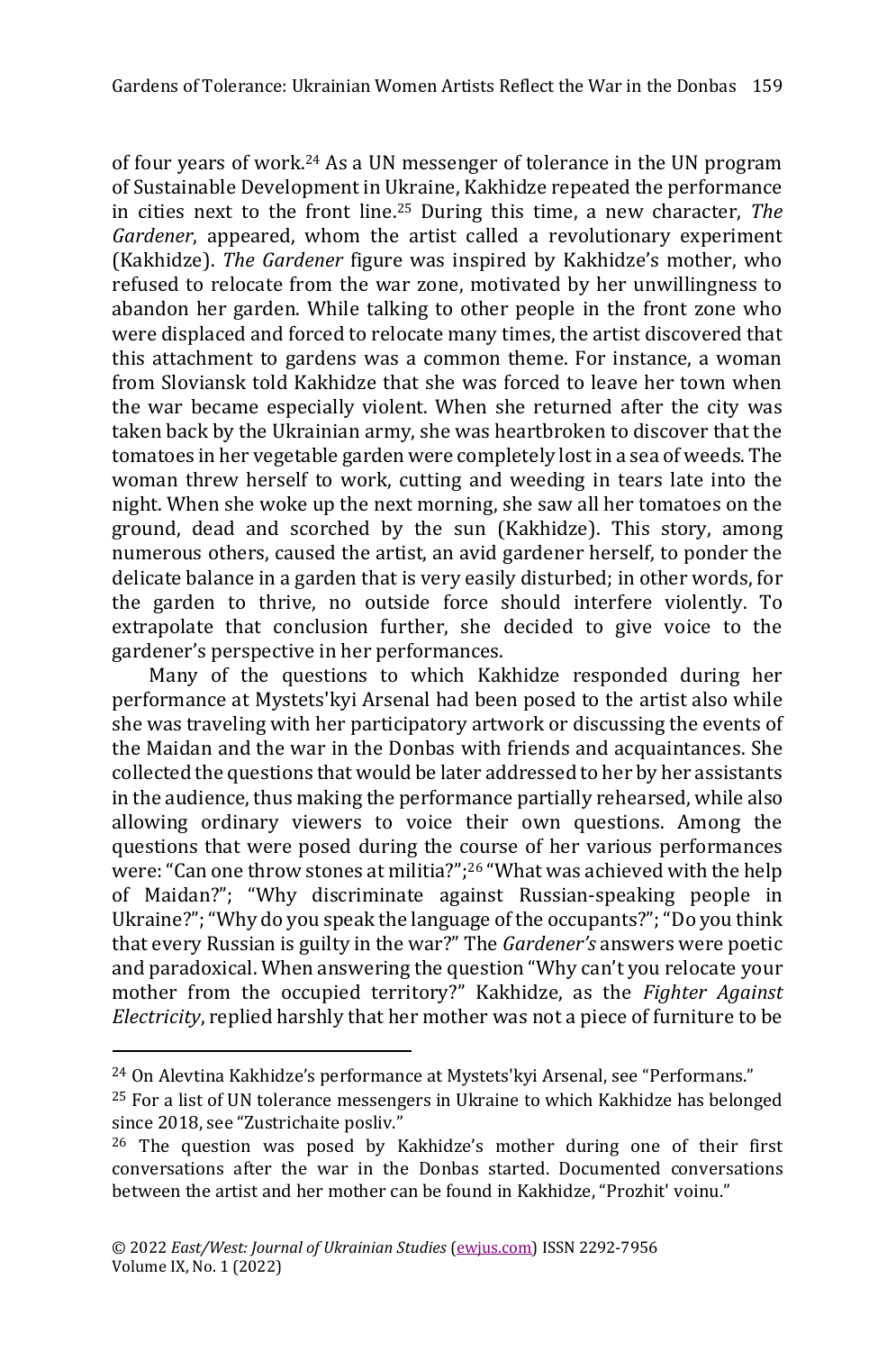moved against her will; as a *Gardener,* the artist noted further that she considered three hundred times whether to replant even a small flower in her garden.

While searching for answers in botany as she worked in her own garden and contemplated the war, Kakhidze discovered some inspiring ideas about the co-existence of vegetation. Plants learn to live next to each other because they cannot move, so their evolutionary development has taught them tolerance as a tool of survival (Kakhidze). The Mystets'kyi Arsenal performance projected such discoveries and a more reflective approach to the self-fracturing conceptual characters. During her performance for Documenta in 2014, Kakhidze represented these characters as a given, but in Mystets'kyi Arsenal she took the time to explain to the audience their meaning and admitted that they all were parts of her own identity.

Both the trials of the artist's mother, Liudmyla Andriivna (Liudmila Andreevna) Kakhidze, in the occupied territory and the artist's fears and frustrations were channelled into her series or drawings and a public Facebook page.<sup>27</sup> The title of the page, *Klubnika (Strawberry) Andreevna*, is the name that was given to Kakhidze's mother by children in the kindergarten where she used to work. In her drawings and stories, Kakhidze documented the troubles that her mother faced—such as the artillery shootings that injured or killed her neighbours, the changing of flags on administrative buildings, or her encounter with military members from both sides of the war—as well as her mother's mundane activities, like selling flowers in the market or the struggle to receive her pension. Ukrainian journalist Lesia Hanzha stated that because of Kakhidze's outspokenness, her mother became "the most well-known senior-citizen of the war zone."

The vernacular tone of Kakhidze's stories and drawings helped to humanize the often-ostracized class of Ukrainian citizens, namely those who decided against abandoning their homes to relocate to Ukrainian-held territory and were subsequently held to be sympathetic to Russia's invasion.<sup>28</sup> As noted by Zychowicz, Kakhidze's colloquial tone appeared as an antidote to the language of war myth-making, entrenched in Soviet ideology: "Conversations between a mother and daughter transgresses the chaotic din of the media dramaturgy playing out elsewhere, supplying narrative detail to dispel myth" (268). The ordinary events of Klubnika Andreevna's life unfold in the form of a visual diary in Kakhidze's drawings,

<sup>27</sup> A Facebook page by Kakhidze dedicated to her mother can be found at [https://www.facebook.com/truealevtina/.](https://www.facebook.com/truealevtina/) Accessed 25 Nov. 2021.

<sup>28</sup> Andrii Reva, the Minister of Social Politics of Ukraine (April 2016–Aug. 2019), called people who refused relocation from the occupied territories "filth" in his interview with the BBC on 26 Apr. 2019, and became the subject of a lawsuit because of this statement (Hubar).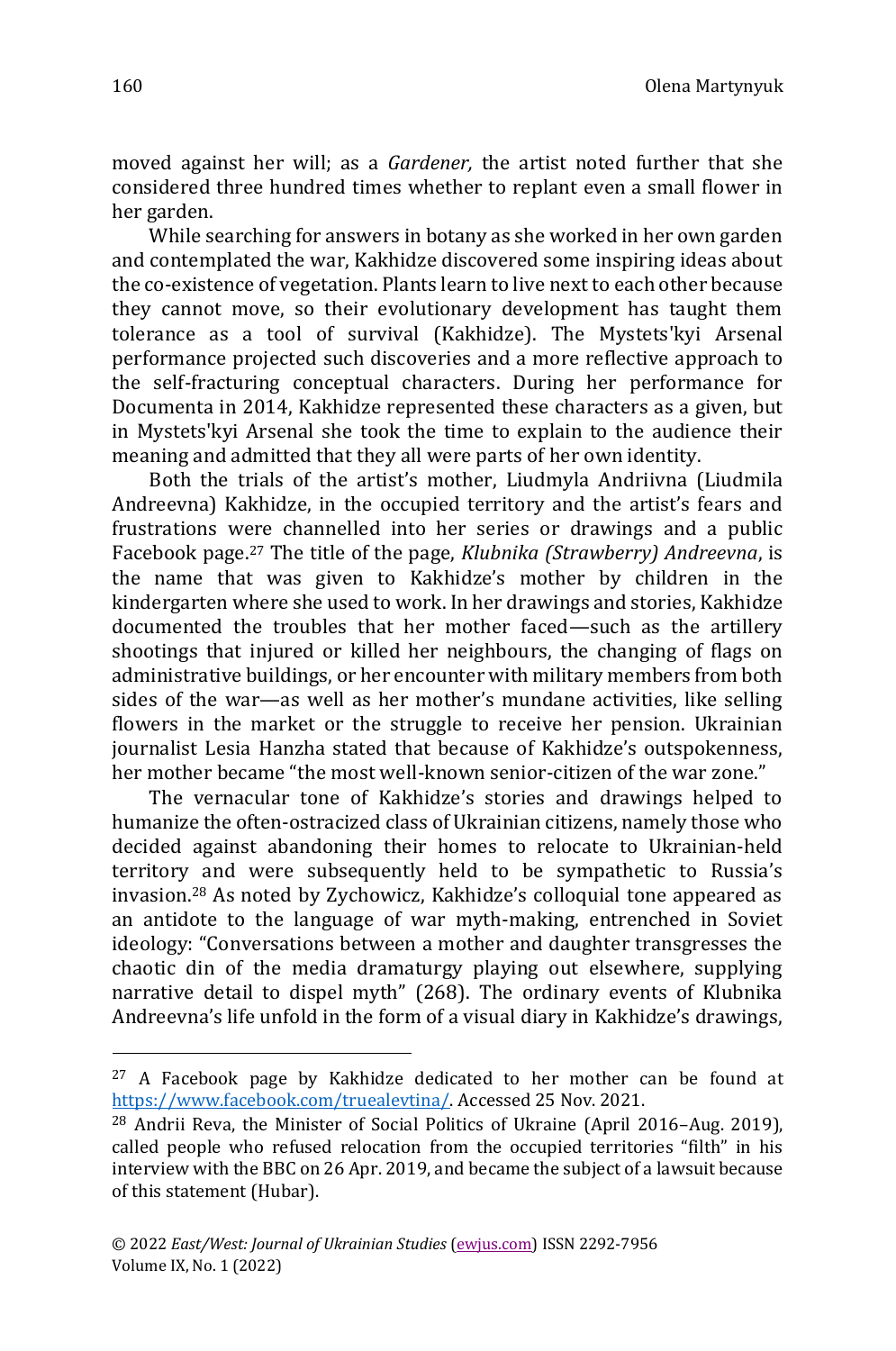purposely unacademic in style and often accompanied by explanatory signatures akin to comic strips. Frequently the drawings were made semiautomatically, while the artist was talking to her mother on the phone.

**Figure 7. Alevtina Kakhidze, "V Zhdanovke zvoniat" ("In Zhdanovka They Call")***,* **marker on paper, 2015, courtesy of the artist.**



The quotidian banality in Kakhidze's drawing series is intertwined with the absurd phantasmagory of war and the overhauling of the ordinary fabric of life. The absence of cellular service forced residents to convene in the local cemetery, the only place with reception, where they could talk to their relatives and learn the local news—for instance, how many people had died in the recent shell fire. Kakhidze confesses to her incapability to ironize or think metaphorically about the circumstances, as war cancels all artifice: "In old days I would have talked about it as of an art metaphor: only in a cemetery in Zhdanovka there is a connection to the outside world" ("Prozhit' voinu," 182). Kakhidze's drawing titled "V Zhdanovke zvoniat" ("In Zhdanovka They Call") and dated August-September 2014 schematically depicts figures of people among graves and crosses holding their cell phones to their ears (see Figure 7). Apart from graves in the cemetery, there is a silhouetted church with bells and coned plinths topped with bright red stars (the only colour in the image). The graves are Soviet-style military graves for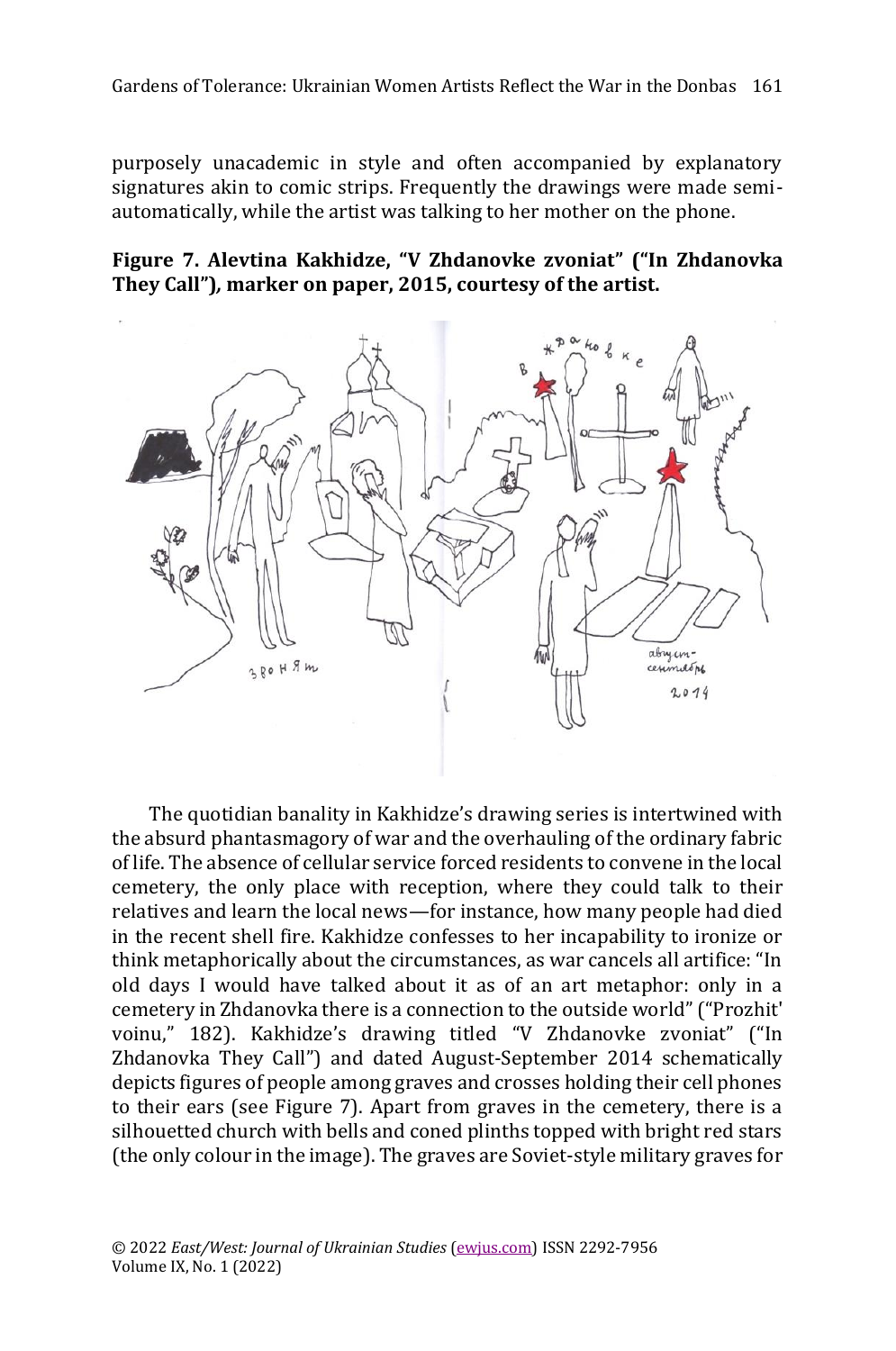soldiers who fought in World War II. The cemetery appears not only to be a portal to a different world but a place that placates ideological disparity.





The garden is another character in Kakhidze's series. It is featured on its own or as a background for stories of war that disrupt Klubnika Andreevna's regular chores. In a drawing titled "In Her Garden," the horizon is circled as if universalizing the garden and turning it into a globe on which Klubnika Andreevna sits surrounded by colourful flowers. The horizon, however, is attacked by red explosions that the figure ignores, ever focused on her flowers. On another drawing with a similar horizon, Kakhidze gives her viewers more details of the garden, with a tree captioned as "plum" and the plot of land captioned "garden," with a row of carrots next to it. Klubnika Andreevna is hiding from the shell fire that is ravaging the horizon; the caption to the entire image voices her story: "Vse iz-za morkovki poshla v ogorod v tot den'" ("The carrots are to blame; because of them, I went to my garden that day." Yet another drawing depicts a diagram of the street where Klubnika Andreevna lives, with stray dogs abandoned by their owners who decided to flee the war zone. It shows the cellar where she hides from the shell fire, her big house, and her dog Irma's little house. The proximity of Klubnika Andreevna's house to the house where a neighbour was recently killed by shell fire is indicated on the diagram. The red colour underlines the place of the explosion as well as the address of Kakhidze's mother's house,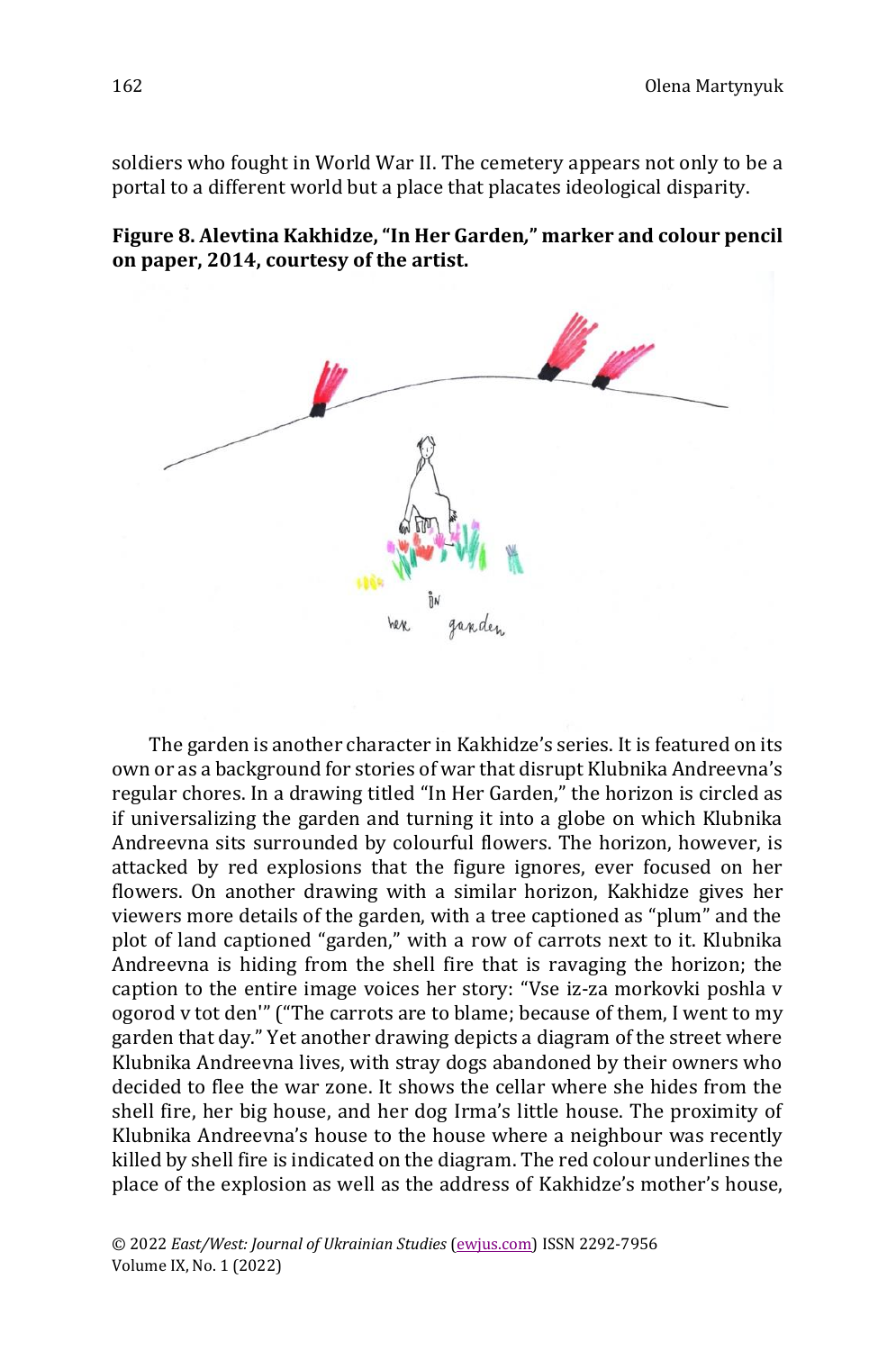betraying the artist's anguish at the nearness of her mother's house to the location of a tragedy of war that claimed a civilian's life. The mode of Kakhidze's drawing—unrealistic, innocent, and soliciting sincere compassion—inadvertently responds to Sontag's consideration of the incongruity between beauty and truth in depictions of war, where traditionally conceived beauty is perceived as inauthentic (Sontag 78). The style of Kakhidze's series, simple and humorous, is as vernacular as its voice describing real events. In rejecting pathos and artifice, it is nakedly sincere and unsophisticated, evoking in a childlike manner the impression of raw truth.

**Figure 9. Alevtina Kakhidze, "Rynok v Zhdanovke" ("Market in Zhdanovka")***,* **marker and colour pencil on paper, 2014, courtesy of the artist.**



Among the most insistent and potent messages that Kakhidze voices with her series of drawings is an acceptance of the heterogeneity of identities, populating the Donbas.<sup>29</sup> Just like the plants in her garden, Kakhidze believes that people with dissenting opinions can tolerate each other and live peacefully without blame and prejudice. Similarly, for Rancière "dissensus is a political core constituting the community" (188).

 $29$  For an examination of the multi-faceted national profile of the region, see Yekelchyk, in particular 120–21.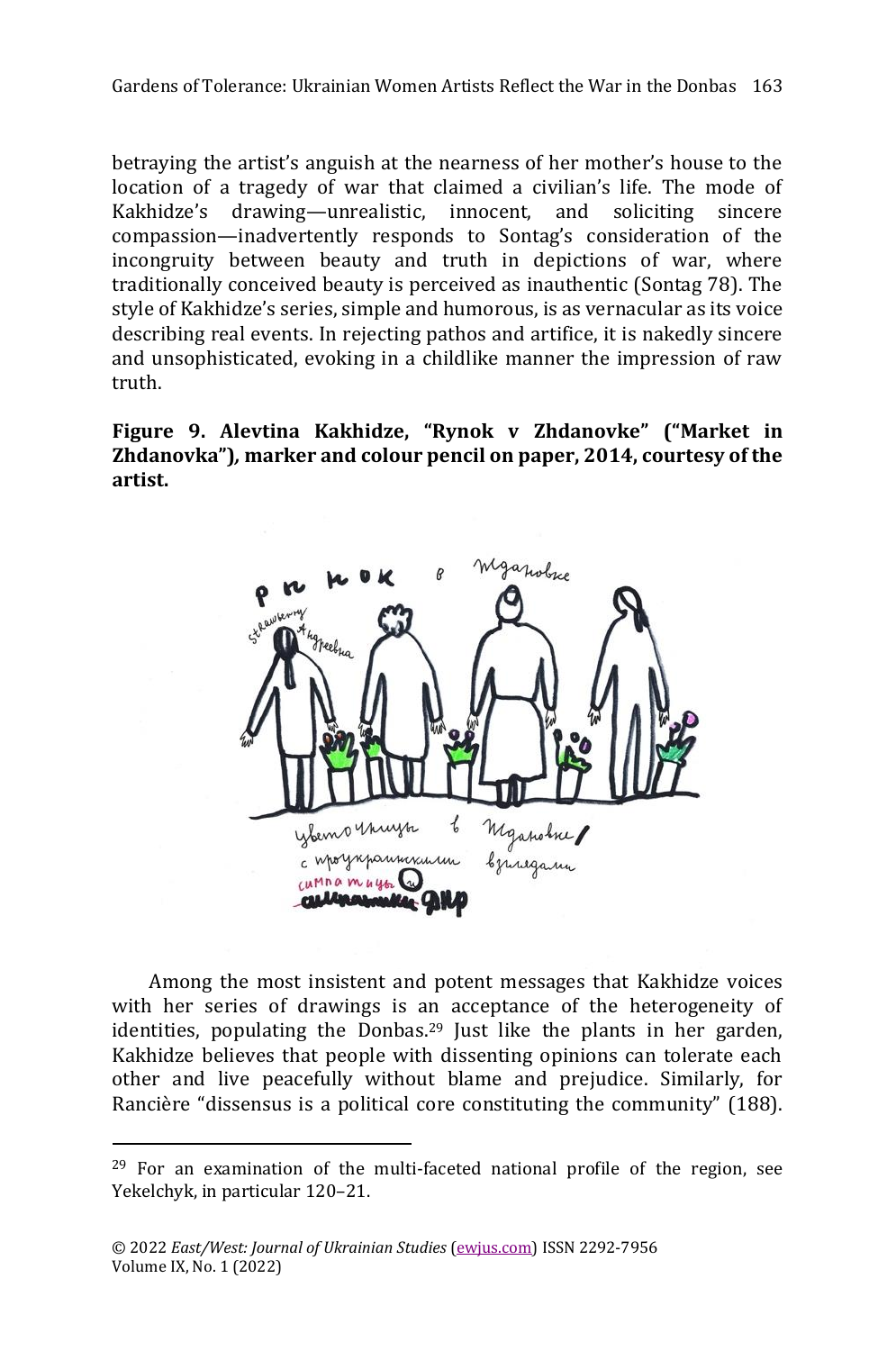Too often the inhabitants of the historically multi-ethnic Donbas region were reduced to a convenient single category and denied the multiplicity of selfidentification. Ardent Communist Reisner, for instance, when visiting Donbas in the 1920s, was astonished to discover that people were speaking Ukrainian in the Bakhmut valley near Donetsk: "Peasants, populating the valley, for some reason spoke Ukrainian, were growing their watermelons and driving their slow splendid oxen" (376). One of the drawings in the series *Rynok v Zhdanovke* (*Market in Zhdanovka,* 2014) features Klubnika Andreevna next to other flower sellers (see Figure 9). While the signature above points to Klubnika Andreevna, the underlying signature to the entire drawing specifies that both pro-Ukrainians and sympathizers of the socalled Donetsk Republic are selling the fruits of their gardens at the market. The supporters of Ukraine and those who voted for Donbas's independence in the staged referendum are drawn similarly by intention, to emphasize a humanity that extends beyond ideological predilections or indoctrinations.

The artist refuses to accept that some lives are more important than others. The distinction, however, is made by the representational regimes of war itself, as theorized by Butler in her *Frames of War*: "War is framed in certain ways to control and affect in relation to the differential grievability of lives" (26). Senior citizens who remained in the occupied territory are sometimes treated with hostility by the Ukrainian media and Ukrainian officials. Regardless of their political beliefs, these citizens are not able to uproot their lives and start anew somewhere else. They have to travel to the closest Ukrainian-controlled town beyond the occupied zone, often on foot, and wait in long lines at checkpoints to collect their pensions. For Klubnika Andreevna the journey through the border could take about eleven hours and was fraught by weather conditions and the absence of public restrooms and benches for rest. On 16 January 2019, during one such journey, Klubnika Andreevna died of a heart attack while trying to cross the border. Kakhidze continues to tell the story of her mother in drawings and performances, attracting the attention of international press and curators to the plight of displaced people in Ukraine and to the cruel practice of "pension tourism."<sup>30</sup>

Kakhidze's involvement with the Donbas war was unavoidable; it was personal as well as traumatic. As an artist she yearns for balance and therefore splits herself into conceptual characters, each with a different mode and degree of distance to the war. This fracturing of personality occurs

<sup>30</sup> An online exhibition, *Visual Art of Radical Care: An Exhibition of Feminist Artists Activists from Central and Eastern Europe*, at the Yale Gallery, curated by Dr. Aniko Szucs (Sept.–Nov. 2020), [https://macmillan.yale.edu/event/visual-acts-radical](https://macmillan.yale.edu/event/visual-acts-radical-care-exhibition-feminist-artists-activists-central-and-eastern-europe-7)[care-exhibition-feminist-artists-activists-central-and-eastern-europe-7.](https://macmillan.yale.edu/event/visual-acts-radical-care-exhibition-feminist-artists-activists-central-and-eastern-europe-7) For media reportage on the subject of pension tourism, see Malchevska; Iakovlenko, "The Artist"; see also "Ukraine: Dying in Lines" that tells the story of Klubnika Andreevna.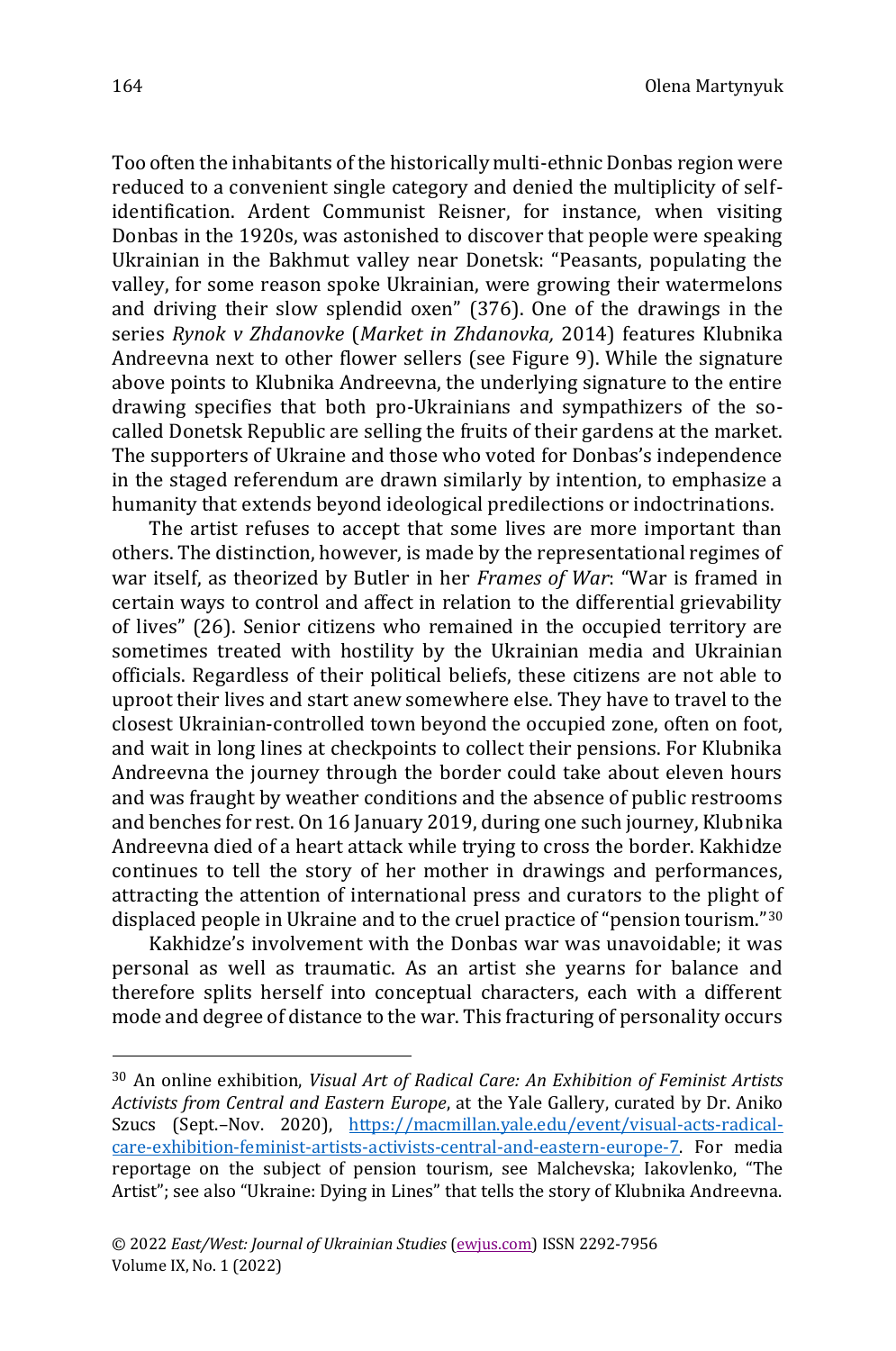inadvertently, prompted by the incomprehensive violence of a war that refuses to allow a unified perspective. Kakhidze's bold and vocal insistence in her art and in media on the equal value of all the citizens involved in the military conflict despite their ideologies, creates a strong alternative to the traditional war discourse that separates "us" from "them." The garden in her work is a mode of existence that is sustainable and open to all sorts of differences, but it is also a symbol of something that requires constant and tolerant care.

## RUIN OF REPRESENTATION 2: IMPOSSIBLE GARDENS

Anna Zvyagintseva (b. 1986) belongs to the generation of artists that began formulating their artistic programs and common generational identities in the aftermath of the Orange Revolution (a series of protests and political events) of 2004–05. Though her perception of war was not as raw and direct as Kakhidze's, she was similarly gripped by an artistic stupor after the eruption of violence in the Maidan was followed by military aggression in eastern Ukraine. Incapable of registering her emotions in an aesthetic manner, Zvyagintseva went through the folders containing her old drawings and noticed that the reality they represented was crumbling; decay was spreading on them like some infectious disease (Zvyagintseva). Like many Ukrainian citizens, she was glued to her computer screen, reading news at her desk in front of her window while intently absorbing the familiar yet somehow radically different landscape outside. These experiences developed into two projects in 2015: *Poriadok rechei* (*The Order of Things*), which received a Public Choice Prize in the 4th edition of the award at the PinchukArtCentre, and *Namaliuvaty svoie vikno, zim''iaty papir* (*To Draw Your Own Window, to Crumple the Paper*), shown at the School of Kyiv Biennale in 2015 and at Ya Gallery in the artist's native city of Dnipro in the summer of 2016.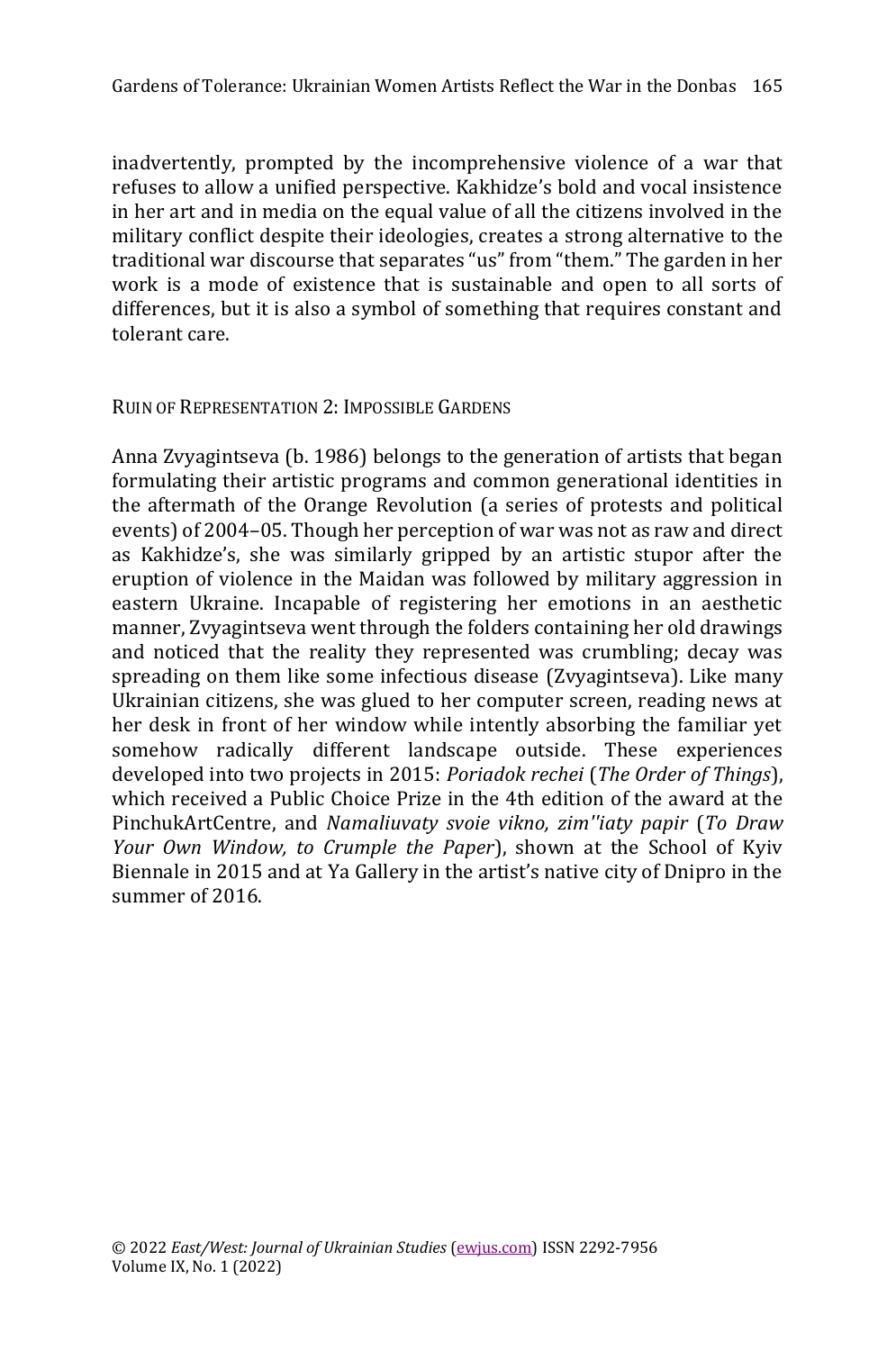**Figure 10. Anna Zvyagintseva,** *Namaliuvaty svoie vikno, zim''iaty papir* **(***To Draw Your Own Window, to Crumple the Paper***), 2015, bar reinforcement, welding, iron wires, The School of Kyiv, Kyiv Biennial, 2015, photo by Oleksandr Burlaka, courtesy of the artist.**



*The Order of Things* demonstrates the fragmentation and dissipation of reality inflicted by the trauma of war. Zvyagintseva renders her old drawings of women walking with children or picking flowers by welding metal, demonstrating the fragility of everyday life by contrasting the coarseness of her material with the delicacy of her drawing style. Yet even the sturdiest of metals cannot withstand the brutality of war. We notice how the contour is broken and the metallic lines are falling, creating by chance some crude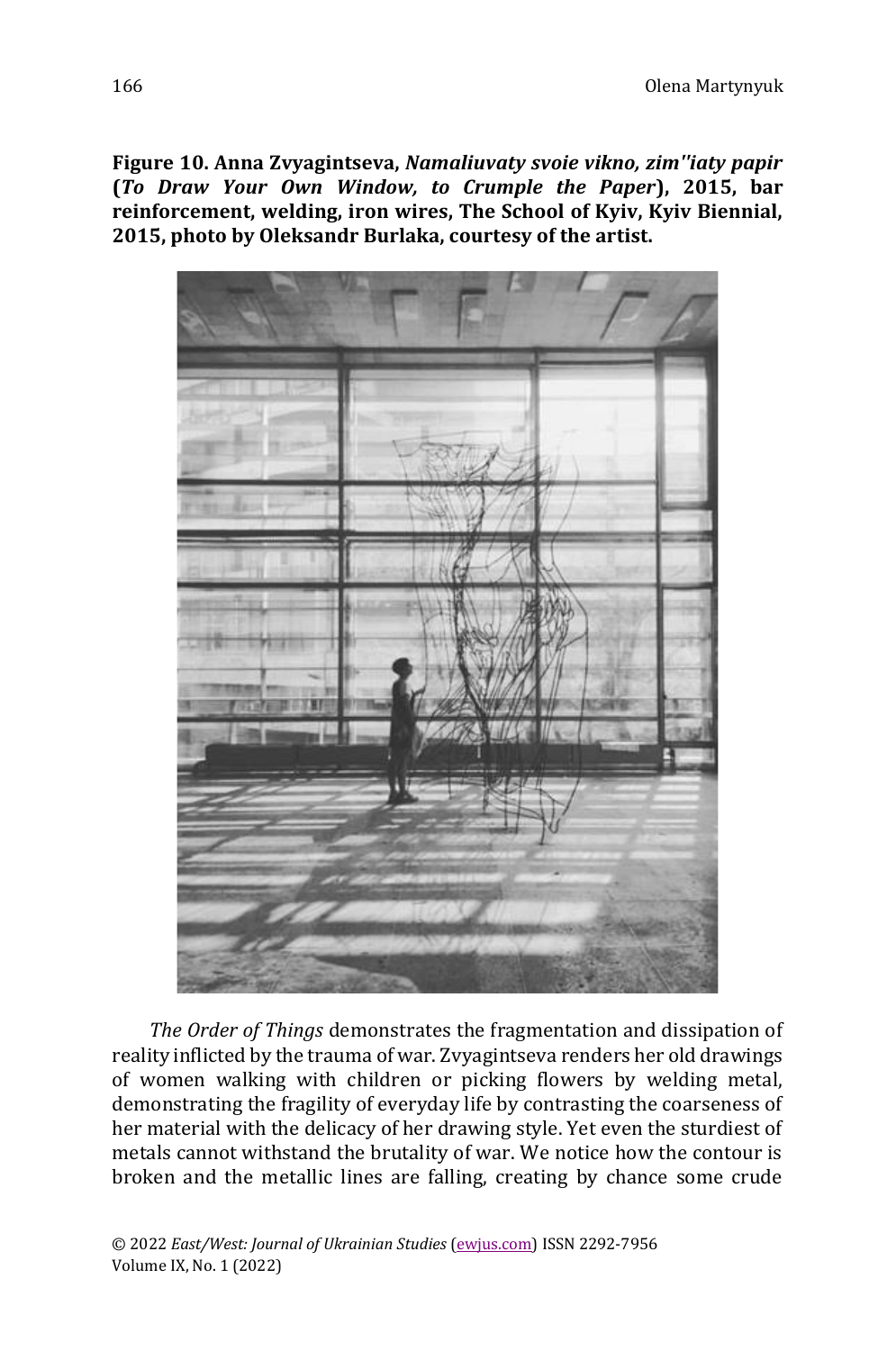abstraction, a puzzle of fragments strangely familiar but too chaotically dispersed to be assembled together again.

In her interview, Zvyagintseva shares the story behind the production of the *To Draw Your Own Window, to Crumple the Paper* artwork as a matter of fact, placing an emphasis on its mundane nature: the artist draws her window with the potted flowers and lace curtains, and later disposes of the image by crumpling the paper. The reason for the artist's anguished gesture is not revealed, however, and this ambiguity and the accidental beauty of the destroyed silhouette persist. In *To Draw Your Own Window, to Crumple the Paper,* the artist reproduces this broken silhouette of the window with iron wires, enlarging the destroyed domestic scene to a monumental scale.

Rejecting the direct war depictions in this art piece, Zvyagintseva comments in her interview on the fact that the war appears in every familiar view; it is an invisible catastrophe that changes perspectives on how anything is seen. In *To Draw Your Own Window, to Crumple the Paper,* a sudden sense of loss permeates the view as one looks through the crooked window, reminded that nothing stays the same after war marks and smears every habitual object and view, turning those who cannot see it into its witnesses and making even flower drawings political. A flower is the most mundane domestic object, but its perception is distorted by the war even if it is not raging behind this particular window. Overall, the artist's piece conveys the anguish of many Ukrainians who are reading about the war in the Donbas in the news and thus allow war to enter their homes. Looming large, the beautiful yet menacing sculpture of *To Draw Your Own Window, to Crumple the Paper* testifies to the failure of traditional means to represent war, which spills into everyday reality.

Maryna Skugareva (b. 1962) shared with me the experience of warinduced caesura in her painting and drawing practices (Skugareva). Starting with the first death during the Euromaidan, the Revolution of Dignity and the war in the Donbas that followed merged into one continuous violent event. In such an atmosphere the artist found it impossible to paint. Skugareva belongs to the first generation of Ukrainian artists who came into prominence during *perestroika* and the late Soviet Union. Developing idioms of emerging contemporary Ukrainian art, Skugareva became well-known for her bold combination of neo-expressionist painting with embroidery that explored the traditions of the Ukrainian baroque and feminine domestic art techniques. All previous subjects and concerns now appeared to the artist to be worn-out by the war and by tragedy, yet the war itself could not find its way to her canvases. Skugareva would spend time in her studio, restlessly admitting that the female nudes or still lifes (her usual subjects) were incongruous with the crashing news of the Russian advance in the east, with tortures, and with the ruination of cities and bodies.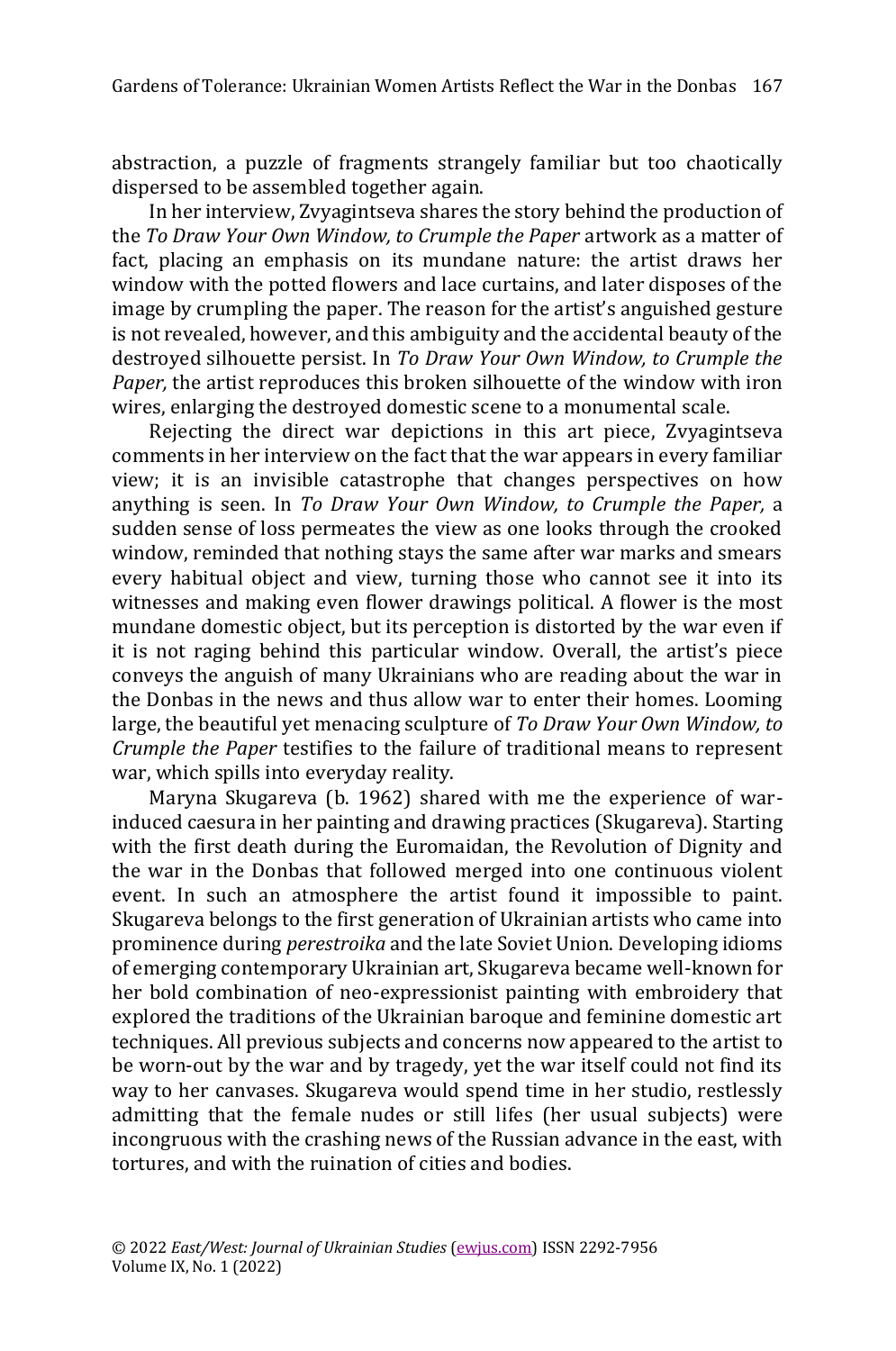

**Figure 11. Maryna Skugareva***, 12 lypnia 2014* **(***12 July 2014***)***,* **acrylic and acrylic markers on canvas, private collection, courtesy of the artist.**

On the subject of war depriving artists of their tools, Sontag quoted masterful novelist Henry James who was facing an unusual lack of words when tasked to describe for the *New York Times* the lethal destruction of a World War I battle: "The war has used up words; they have weakened, they have deteriorated" (qtd. in Sontag 25). Ukrainian poet Liubov Iakymchuk (Yakymchuk) in the foreword to her poetry collection *Abrykosy Donbasu*  (*Apricots of Donbas*) <sup>31</sup> has similarly written about the intrusion of war into language: "The shells of the words remain the same, but the new senses appear" (x). For Skugareva, a similar epiphany occurred after the July 11 attack on the Ukrainian town Zelenopillia in 2014 that killed and wounded a great number of Ukrainian soldiers. This was the first documented rocket

<sup>31</sup> *Abrykosy Donbasu* was recently published in English translation; see Yakimchuk (OR add your own reference to the translation somewhere here).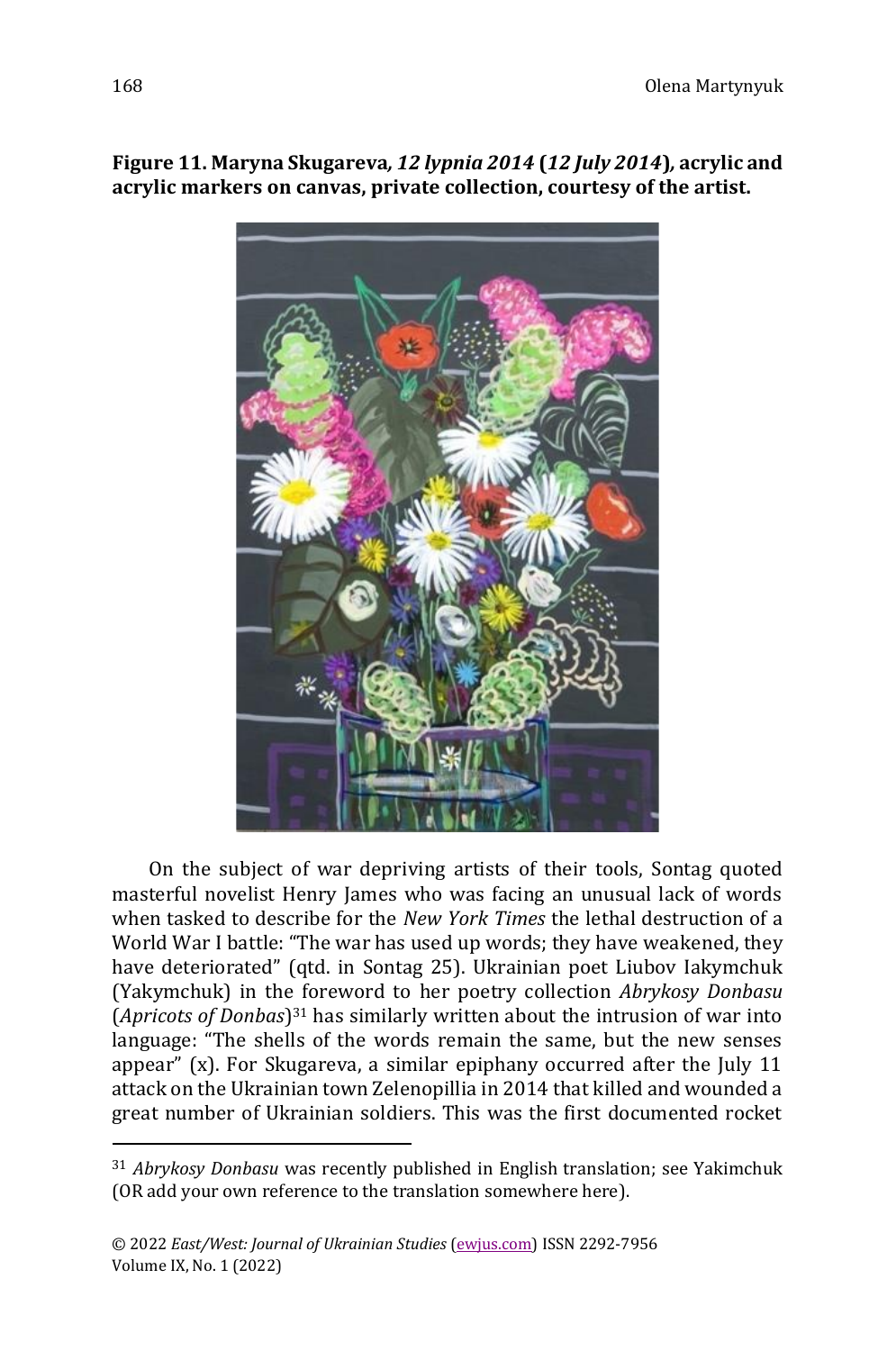barrage launched from the Russian territory. The next day, Skugareva went to a local market, bought a bouquet, and made what she calls "my first war still life" which she titled *12 lypnia* (*12 of July*) to commemorate the date (Skugareva).

Contrasted against the foil of the dark background, the brightly coloured flowers appear solemn, yet there is no festive triumph or joyfulness in them. Only after beginning her still life, Skugareva noticed that poppy flowers were included in the bouquet, which was unusual because the poppy is fragile and fades fast. For the artist the poppy added an additional layer of meaning as it brought to mind several traditional Ukrainian song-laments in which the death of Cossacks was conveyed through a red poppy, symbolizing the shedding of blood; in one such example: "Pokotylasia holivochka tak, iak makivochka, vyletila dusha z tila, tak iak lastivochka"("The head rolled down as a poppy flower, the soul has fled the body as a martin bird").<sup>32</sup> Finally, Skugareva adapted to include the new conditions in her art and was able to paint another still life on 16 July 2014. Initially, she wanted the background to be lemon-yellow, but she covered it all with a dark brown colour, when on the next day Malaysia Airlines Flight MH17 was shot down above Hrabove village in the Donetsk region. Although recognizable as war imagery only via commentary, Skugareva's exquisite still lifes are inevitably and fatally reframed by the war, whose invisible marks are impossible to erase from their surfaces.

For both Zvyagintseva and Skugareva the war inflicted a temporal blockage of the capability to function as artists. After a time of pondering the incongruity of war and art, they both returned to creativity with newlyfound meanings in old tools, images, and symbols. The flowers and gardens in their war-affected art remind the viewer of an antediluvian world, untainted by war. Their works contain markers of how deeply the war penetrates reality and our perception of it, including something as distant as a flower picked in a field by a child.

## WHEN DOES THE WAR END?

In the examples above, the art of Ukrainian women artists is shown to reflect their immediate and raw responses to the chaos of meanings and the painful events generated by the Russo-Ukrainian war in the Donbas. Approaching the conclusion of this article, however, it seems fitting to mention the art that deals with the long-lasting effects of the trauma inflicted by the war. Lia Dostlieva (b. 1984) and her partner Andrii Dostliev (b. 1984) centre their art

<sup>32</sup> For plant symbolism in Ukrainian folk songs, see Snihyr'ova.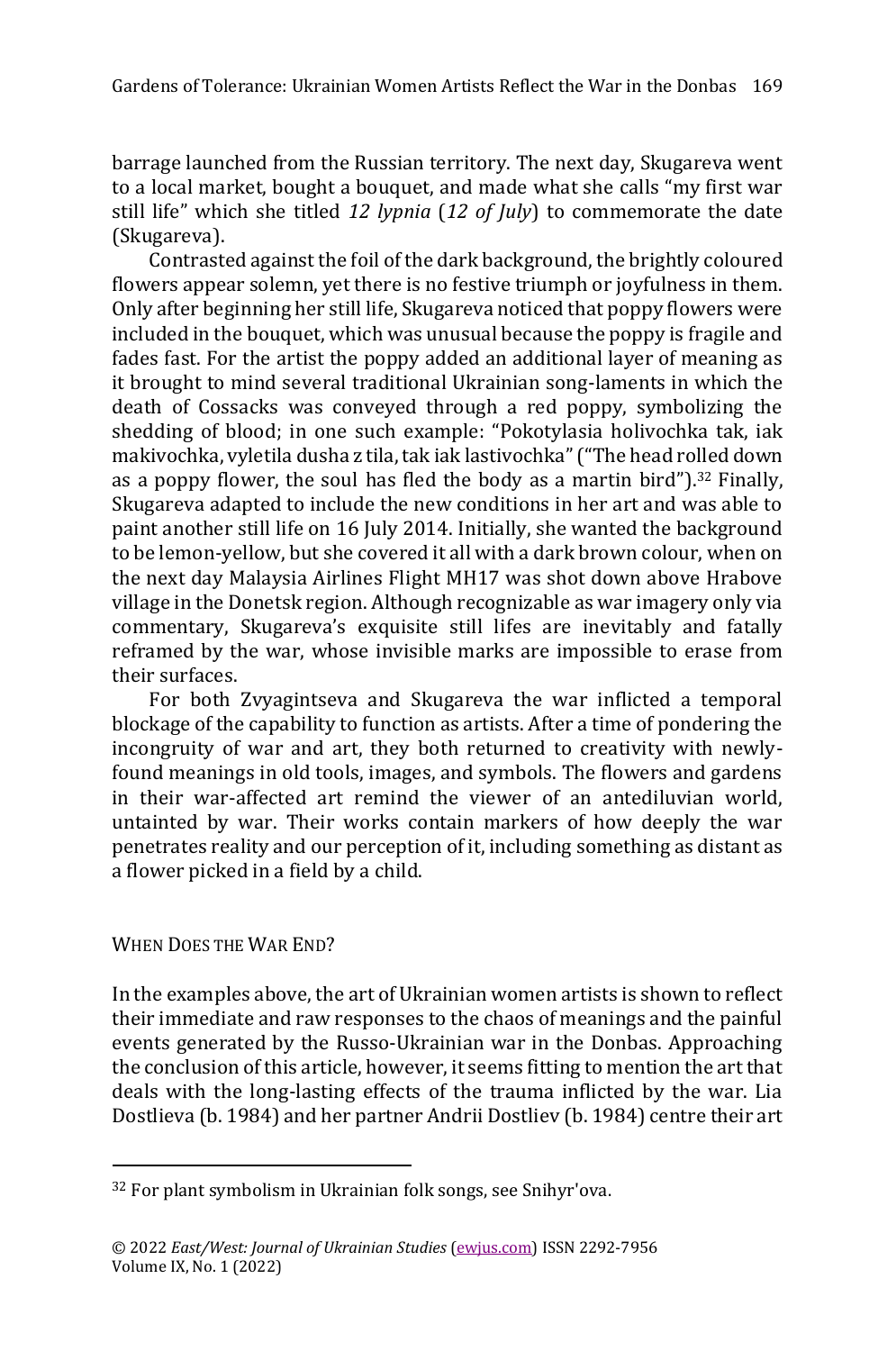projects around ideas of commemoration, trauma, and post-memory, engaging topics ranging from the Nazi occupation and the Holodomor to the war in the Donbas.

Exiled from their native city of Donetsk, they treat their experience of displacement with the language of conceptual art while also equipping it with the academic apparatus of anthropology (a discipline studied by Dostlieva at Adam Mickiewicz University in Poznań, Poland).<sup>33</sup> For example, their project *Kazkovi zamky Donbasu* (*Fairy Castles of Donetsk,* 2018–20) is dedicated to the erosion and fictionalization of the memory of their native town, mythologized by nostalgia and the impossibility of returning. Dostlieva's individual performance *298* (2017) commemorates the victims of Malaysian Airlines MH17, recreating them as rag dolls in a participative 8 hour presentation at Wolności Square in Poznań. Collaboratively, Dostlieva and Dostliev also study the impact of the trauma that the state induced famine, the Holodomor (1932–33), inflicted on the third generation removed from it. In their project *Meni dosi soromno vykydaty izhu: Babusia meni rozpovidala pro Holodomor* (*I Still Feel Sorry When I Throw Away Food—Grandma Used to Tell Me Stories About Holodomor,* 2018), Dostlieva and Dostliev meticulously document the food they had to throw away and the reasons for its disposal: "To grow up with overwhelming inherited memories is to be shaped, however indirectly, by traumatic fragments of events that still defy narrative reconstruction and exceed comprehension" (31). While commenting on their selection of methodology, the artists admit to the failure of symbolic systems, be it visual or verbal language, when it comes to the narration of traumatic events. They cite a need to invent a special language to describe the effects of intergenerational trauma.

<sup>33</sup> In my interview with the artist in December 2020, Dostlieva mentioned that the work of Marianne Hirsch was influential for their art practice.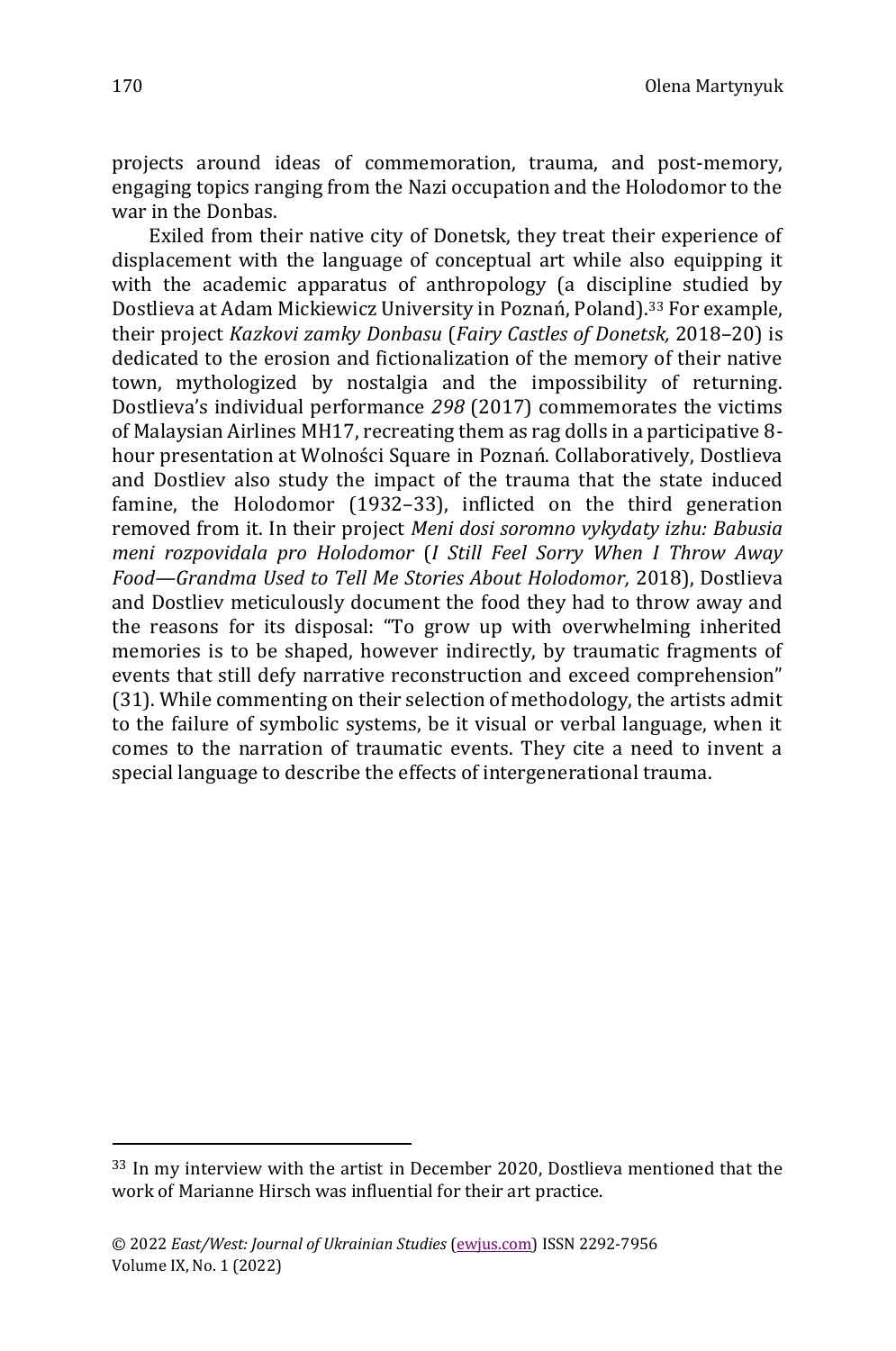**Figures 12, 13, and 14. Lia Dostlieva and Andrii Dostliev,** *Zalyzuiuchy rany viiny* **(***Licking War Wounds***)***,* **2016–21: week 1, week 167, week 240 (the final week), courtesy of the artists.**



© 2022 *East/West: Journal of Ukrainian Studies* [\(ewjus.com\)](http://ewjus.com/) ISSN 2292-7956 Volume IX, No. 1 (2022)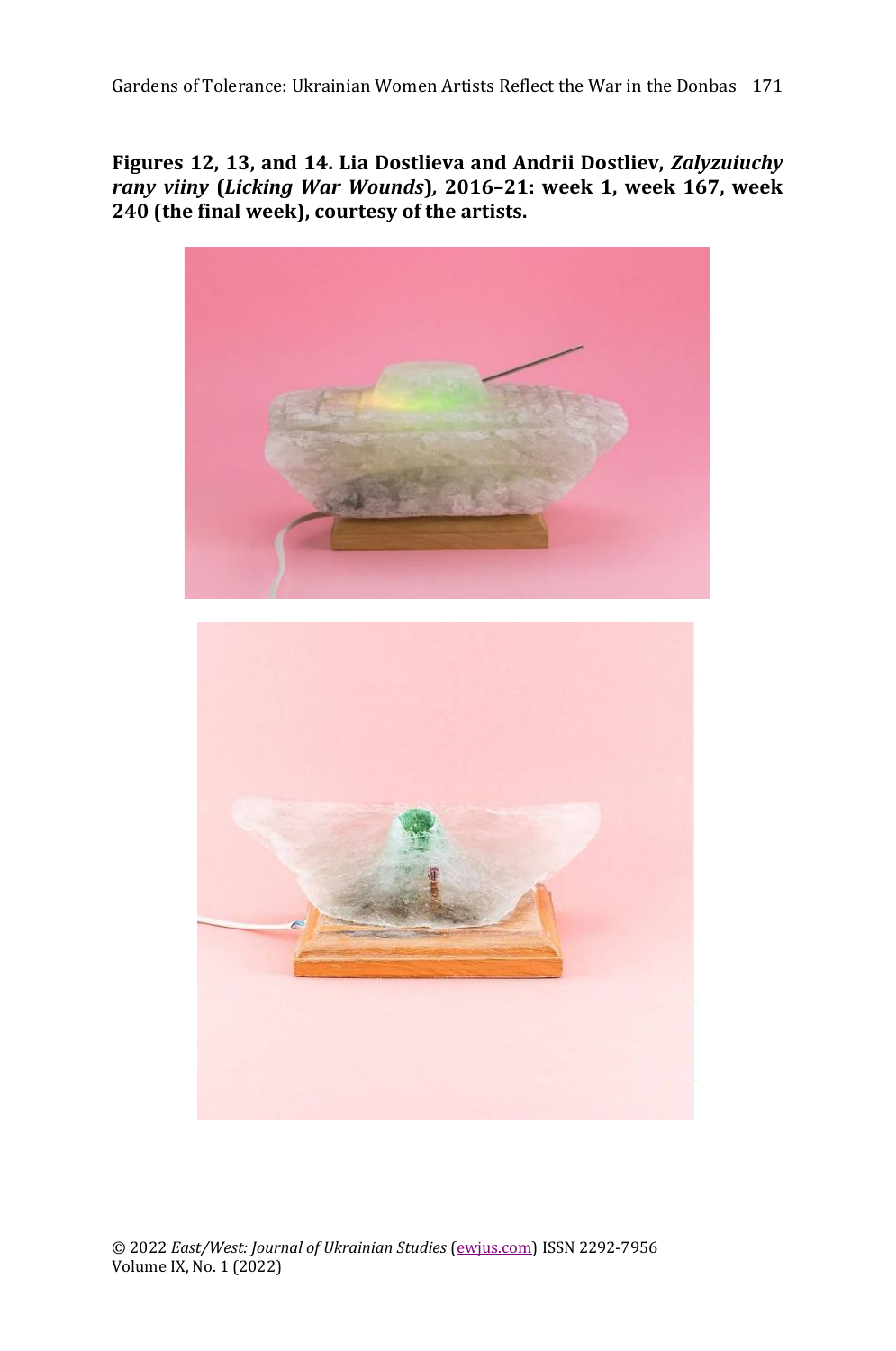

Dostlieva and Dostliev's project *Zalyzuiuchy rany viiny* (*Licking War Wounds,* 2016–ongoing) queries the longer perspective of the impact of the war in the Donbas. This work in progress began when the artists acquired a salt lamp shaped as a tank from the souvenir store in the city of Bakhmut in 2016. While writing about Donbas in 1925, Reisner dedicated an entire chapter to the city and its vast salt mines, struck by the austere beauty of their inner domes that in her view superseded in quality even such temples as Kyiv's ancient St. Sophia (377). After its brief occupation by the so-called Donetsk Republic in 2014, Bakhmut, the salt capital of the Donbas, was taken back by the Ukrainian army. However, the memory of the war lurked in unexpected places. For instance, souvenir shops that used to sell healthpromoting salt lamps shaped as animal figurines, now started to sell salt sculptures of tanks.

When the artists learned about the new souvenir types, they were taken aback by the penetration of war into the everyday; they thought of the Martha Rosler project, *House Beautiful: Bringing the War Home* (1967–72) (Vagner). Whereas Rosler photomontaged images of Vietnamese war victims with illustrations of affluent American households to underline the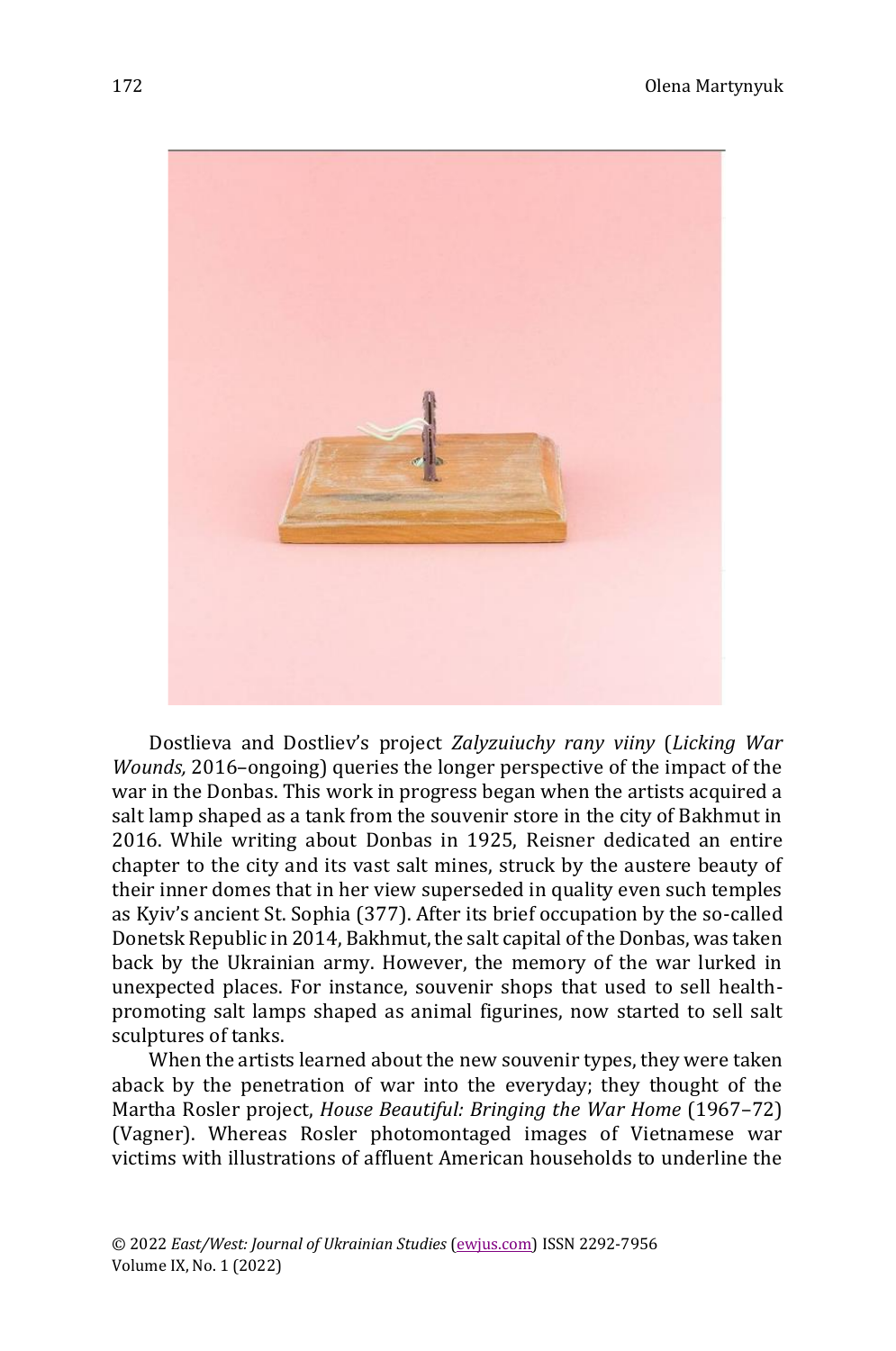jarring contrast between the two, the salt souvenir from Bakhmut testified to the normalization of war and its absorption into mundane reality.

Building upon the idea that the salt lamp had healing properties, and aware of the need for Ukrainian society to cure the war trauma, the artists came up with the idea of licking the lamp away, as a wounded animal would lick its sores to heal itself. Dostlieva and Dostliev have licked the lamp every day since they received it, documenting its slow disappearance weekly on their Instagram page.<sup>34</sup> The daily ritual, painful to the tongue and bitter to the taste, seems useless because the difference in the lamp from day to day is minimal and unnoticeable. Only by comparing images of the lamp from different years can the gradual melting away of the salt tank be perceived. Thus, the salt tank project mirrors the process of dealing with war trauma in Ukrainian society, with the bitter aftertaste of the war in the Donbas persisting in a less acute phase. (As of January 2021, the war is still ongoing, even if the shape of the tank is not recognizable anymore). War veterans crippled physically and mentally by the war, families who have lost relatives, displaced populations forced to start their lives anew, and people who remained on the occupied territory in precarious conditions—all comprise the society affected by the Donbas war that requires mending. Any remedy selected will work only over a long period of time.

Even if they were not conceived and created with healing properties in mind, the art projects in Ukraine aid in the alleviation of the collective trauma of the war, by processing the violent events. Perceiving the failure and inefficiency of realistic representations of war, the women artists discussed in this article countered war narratives that are obsolete and contaminated with Soviet ideologies. Instead of glorifying war and focusing on victorious male warriors, their projects reflect how the war has shifted the attitudes toward womanhood in Ukraine. Their art gives voice to multiple opinions and identities while insisting on empathy—the only common characteristic uniting projects so various in techniques and in the stories they tell. Touching upon extreme circumstances, this art communicates tolerance both in terms of endurance and survivability, and suggests the utmost delicacy, often inherent in devoted gardeners, when dealing with those affected by war. Neither making spectacle from the "pain of others" nor deeming the war unrepresentable, their art proposes emphatic and conceptual alternatives to traditional war narratives.

<sup>34</sup> View an updatable Instagram page of the project at [https://www.instagram.com/lickingwarwounds/.](https://www.instagram.com/lickingwarwounds/) A personal website page of Dostlieva dedicated to the project can be found at [https://www.liadostlieva.org/licking-war-wounds/.](https://www.liadostlieva.org/licking-war-wounds/) Accessed 25 Nov. 2021. When this article was being prepared for print, the project had reached its conclusion and the tank was eliminated; the war conflict, however, is far from over.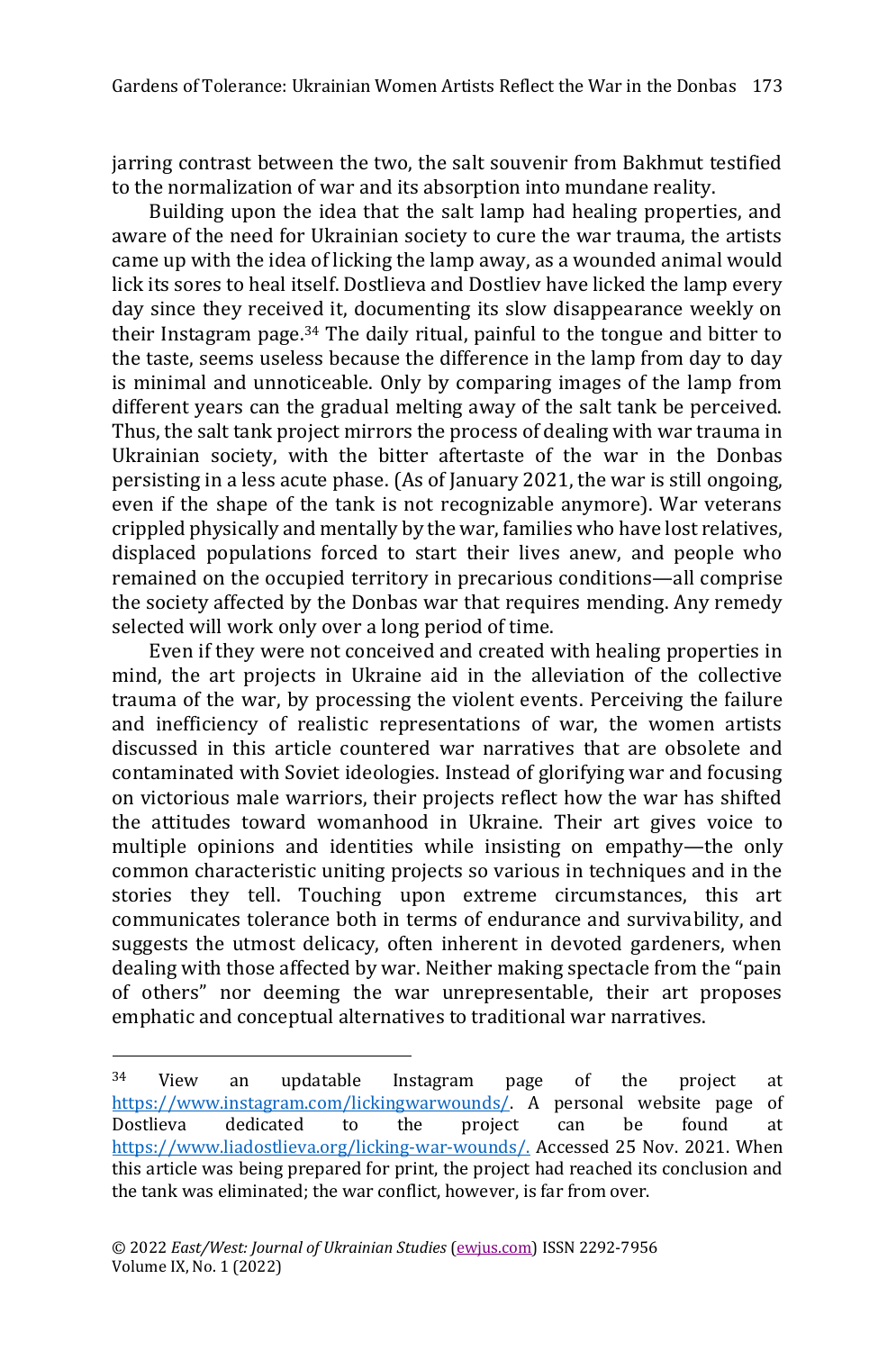#### Works Cited

- Aseyev, Stanislav, and Andreas Umland. "'Isolation': Donetsk's Torture Prison*." Harvard International Review*, 4 Dec. 2020, [https://hir.harvard.edu/donetsks](https://hir.harvard.edu/donetsks-isolation-torture-prison/)[isolation-torture-prison/.](https://hir.harvard.edu/donetsks-isolation-torture-prison/) Accessed 21 Jan. 2021.
- Budnikov, Volodymyr, and Vlada Ralko. *Liniia rozmezhuvannia*. Famil'na drukarnia HUSS, 2016.
- Butler, Judith. *Frames of War: When Is Life Grievable?* Verso Books, 2016.
- Chekmenev, Alexander. *Donbass.* Kehrer Verlag, 2011.
- Chervonik, Olena. "Homo Bulla." *Izolyatsia Platform for Cultural Initiatives,* 20 Aug. 2012, [https://izolyatsia.org/en/project/homo-bulla.](https://izolyatsia.org/en/project/homo-bulla) Accessed 19 Nov. 2021.
- Crowley, S., and D. Ost. *Workers after Workers' States: Labor and Politics in Postcommunist Eastern Europe.* Rowman & Littlefield, 2001.
- Dostlieva, Liia (Lia). Personal interview. Dec. 2020.
- Dostlieva Lia, Adrii Dostliev. "Visual Representation of the Holodomor: From Commemoration Practices to Contemporary Art." *Baltic Worlds,* vol. XIII, no. 4*,* Dec. 2020, pp. 28–33.
- Ermochenko, Aleksandr. "U OON povidomuly pro kil'kist' zhertv boiovykh dii na Donbasi." *Radio Svoboda*, 3 Sept. 2020, [https://www.radiosvoboda.org/a/news](https://www.radiosvoboda.org/a/news-oon-zhertvy-viyny-na-donbasi/30818348.html)[oon-zhertvy-viyny-na-donbasi/30818348.html.](https://www.radiosvoboda.org/a/news-oon-zhertvy-viyny-na-donbasi/30818348.html) Accessed 5 Dec. 2020.
- Fenin, Aleksandr I. *Coal and Politics in Late Imperial Russia: Memoirs of a Russian Mining Engineer*. Translated by Alexandre Fediaevsky, edited by Suzan P. McCaffray, Northern Illinois UP, 1990.
- "Gender in IZOLYATSIA." *Izolyatsia Platform for Cultural Initiatives,* 20 Apr. 2012–1 July 2012[, https://izolyatsia.org/en/project/gender.](https://izolyatsia.org/en/project/gender) Accessed 19 Nov. 2021.
- Hanzha, Lesia. "Klubnika Andriivna, ii nepidkontrol'ne zhyttia i smert' na blokpostu." *Zaborona*, 17 Jan. 2019, [https://zaborona.com/klubnika-andriivna-ii](https://zaborona.com/klubnika-andriivna-ii-nepidkontrolne-zhyttia-i-smert-na-blok-postu/)[nepidkontrolne-zhyttia-i-smert-na-blok-postu/.](https://zaborona.com/klubnika-andriivna-ii-nepidkontrolne-zhyttia-i-smert-na-blok-postu/) Accessed 20 Sept. 2020.
- Hubar, Olena. "V Ukraini vymahajut' vidstavky ministra sotspolityky cherez slova pro zhyteliv ORDLO." *Deutsche Welle,* 30 Apr. 2019, [https://p.dw.com/p/3Hglh.](https://p.dw.com/p/3Hglh)  Accessed 12 Jan. 2022.
- Iakovlenko, Kateryna. "The Artist Who 'Made Donbas Human': Alevtina Kakhidze on Empathy and Discrimination in Eastern Ukraine." *Open Democracy*, 29 July 2019, [https://www.opendemocracy.net/en/odr/alevtina-kakhidze-artist-donbas](https://www.opendemocracy.net/en/odr/alevtina-kakhidze-artist-donbas-ukraine/)[ukraine/.](https://www.opendemocracy.net/en/odr/alevtina-kakhidze-artist-donbas-ukraine/) Accessed 15 Sept. 2019.
- (Katerina Iakovlenko). "(Ne)vidimaia sila empatii." *SupportYourArt,* 11 July 2019, [https://supportyourart.com/columns/isskustvivojna/.](https://supportyourart.com/columns/isskustvivojna/) Accessed 28 Nov. 2020.
- Iakymchuk (Yakymchuk), Liubov. *Abrykosy Donbasu.* Vydavnytstvo Staroho Leva, 2015.
- "Izolyatsia in Exile." *Izolyatsia Platform for Cultural Initiatives,* [https://izolyatsia.org/en/foundation/exile/.](https://izolyatsia.org/en/foundation/exile/) Accessed 19 Nov. 2021.
- Kakhidze, Alevtyna (Alevtina). Personal interview. Aug. 2019.
- —. "Prozhit' voinu." *Genderni doslidzhennia. Proekt Donbas'ki studii,* Izolyatsia, Platform for Cultural Initiatives, Heinrich Boll Stiftung, 2015, pp. 177–99.
- Khaldarova, Irina, and Mervi Pantti. "Fake News: The Narrative Battle over the Ukrainian Conflict." *Journalism Practice,* vol. 10, no. 7, 2016, pp. 891–901. DOI: 10.1080/17512786.2016.1163237.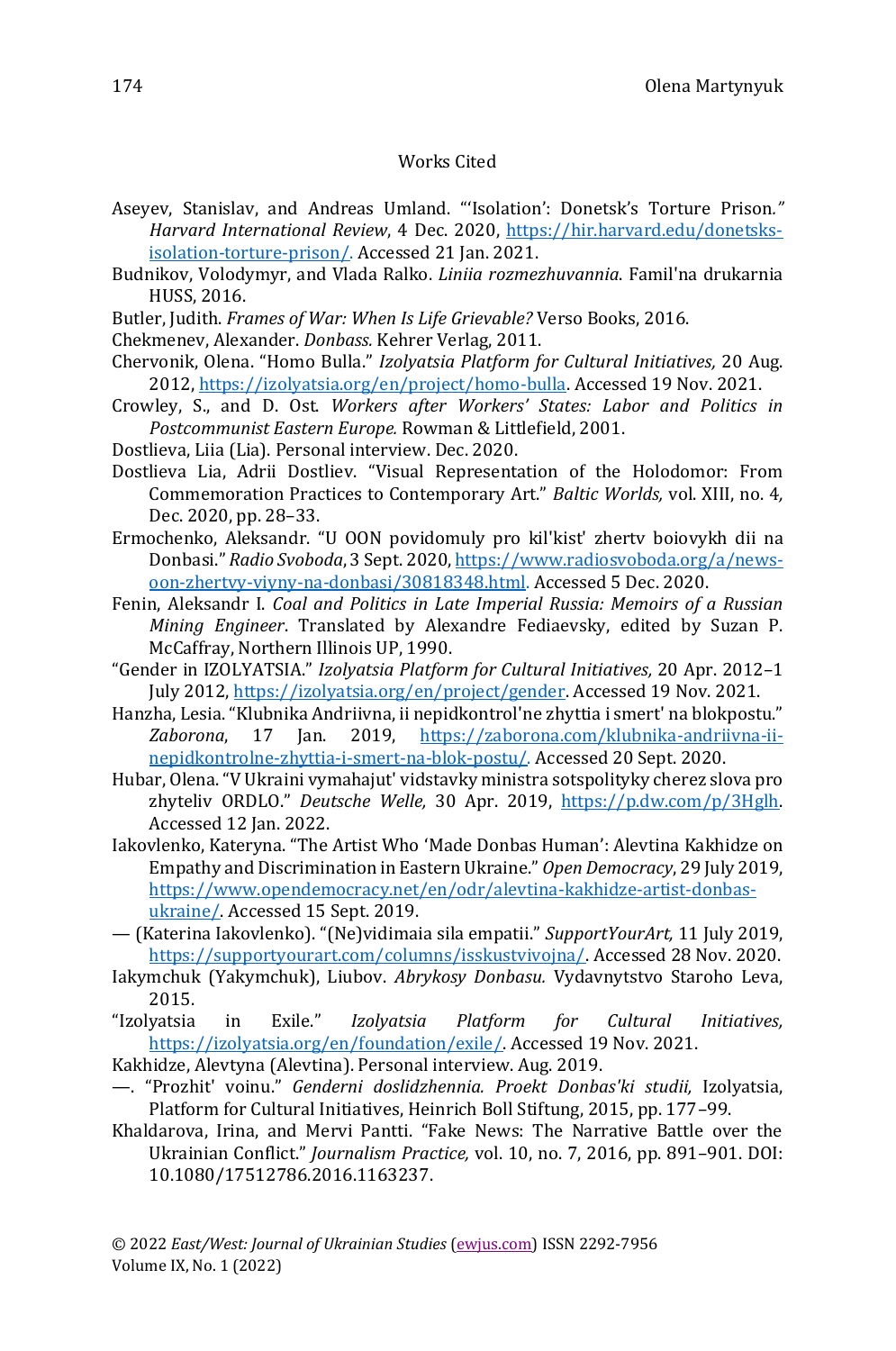- Kis' Oksana. "Modeli konstruiuvannia hendernoi identychnosti zhinky v suchasnii Ukraini." *Nezalezhnyi kul'turolohichnyi chasopys "Ï,"* 27, 2003, [http://www.ji.lviv.ua/n27texts/kis.htm.](http://www.ji.lviv.ua/n27texts/kis.htm) Accessed 11 Jan. 2022.
- Kmytiv. Zhesty stavlennia. "Viina v muzeii." *Facebook,* 6 Sept. 2019, [https://www.facebook.com/events/1186706671512544/.](https://www.facebook.com/events/1186706671512544/) Accessed 25 Nov. 2021.
- Kozak, Nazar. "Art Embedded into Protest: Staging the Ukrainian Maidan." *Art Journal,* vol. 76, no. 1, Spring 2017, pp. 8–27.
- Kristeva, Julia. *Powers of Horror: An Essay on Abjection.* Translated by Leon S. Roudiez, Columbia UP, 1982.
- Kulikovs'ka, Mariia (Maria). *Moia shkira—moia sprava. Odes'kii khudozhnii muzei,* 19 July 2019-30 Aug. 2019, [https://www.ofam.org.ua/mariakulikovska2019.](https://www.ofam.org.ua/mariakulikovska2019)  Accessed 19 Nov. 2021.
- —. Personal interview. Aug. 2019.
- Kuromiia, Hiroaki (Hiroaki Kuromiya). *Svoboda i teror u Donbasi: Ukrains'ko-rosiis'ke prykordonnia, 1870–1990-ti roky*. Translated from English by H. K'orian and V. Aheiev. Vydavnytstvo Solomii Pavlychko "Osnovy," 2002.
- Lozhkina, Alisa, editor. *Permanent Revolution: Ukrainian Art Today*. Ludwig Múzeum– Kortárs Művészeti Múzeum, 2018. Exhibition Catalogue.
- Lyotard, Jean-François. "Presenting the Unrepresentable: The Sublime." *Artforum,* vol. 20, no. 8, April 1982, pp. 64–69.
- Malchevska, Olga. "The Killer Queues of Ukraine." *BBC,* 28 May 2019, [https://www.bbc.co.uk/news/resources/idt-sh/the\\_killer\\_queues\\_of\\_ukraine.](https://www.bbc.co.uk/news/resources/idt-sh/the_killer_queues_of_ukraine) Accessed 28 Nov. 2020.
- Mediina initsiatyva za prava liudyny. "Strakh ta smert' v 'Izoliatsii.' Iak katuiut' liudei v pidvalakh Donets'ka." *Ukrains'ka Pravda*, 24 Feb. 2020, [https://www.pravda.com.ua/articles/2020/02/24/7241046/.](https://www.pravda.com.ua/articles/2020/02/24/7241046/) Accessed 15 Jan. 2021.
- "Performans Alevtyny Kakhidze 'Pres-konferentsiia abo metod konstrujuvannia politychnoi pravdy.'" *Mystets'kyi Arsenal,*  [https://artarsenal.in.ua/education/proekt/performans-alevtyny-kahidze/.](https://artarsenal.in.ua/education/proekt/performans-alevtyny-kahidze/) Accessed 25 Nov. 2021.
- Ralko, Vlada. Personal interview. Aug. 2019.
- Rancière, Jacques. *Dissensus: On Politics and Aesthetics.* Edited and translated by Steven Corcoran, Continuum, 2010.
- Reisner, Larissa. *Izbrannoe.* Izdatel'stvo "Khudozhestvennaia literatura," 1965.
- Skuharieva (Skugareva), Maryna. Personal interview. Aug. 2019.
- Snihyr'ova, Lilia. "Roslynna symvolika v ukrains'kykh narodnykh istorychnykh pisniakh XV–pochatky XVIII st." *Pytannia starodavn'oi ta seredn'ovichnoi istorii, arkheolohii i etnolohii,* vol. 1, 2012, pp. 196–203.
- Sontag, Susan. *Regarding the Pain of Others.* Farrar, Straus, and Giroux, 2003.
- "Ukraine: Dying in Lines Waiting for Pension Payouts on the Front." *Jam News*, 30 Jan. 2019, [https://jam-news.net/ukraine-dying-in-line-waiting-for-pension](https://jam-news.net/ukraine-dying-in-line-waiting-for-pension-payouts-on-the-front/)[payouts-on-the-front/.](https://jam-news.net/ukraine-dying-in-line-waiting-for-pension-payouts-on-the-front/) Accessed 23 Jan. 2021.
- Vagner, Aleksandra. "Mrachnye simvoly: Donbass Lii i Andreia Dostlevykh." *Radio Svoboda,* 23 June 2020, [https://www.svoboda.org/a/30684497.html.](https://www.svoboda.org/a/30684497.html) Accessed 30 Jan. 2021.